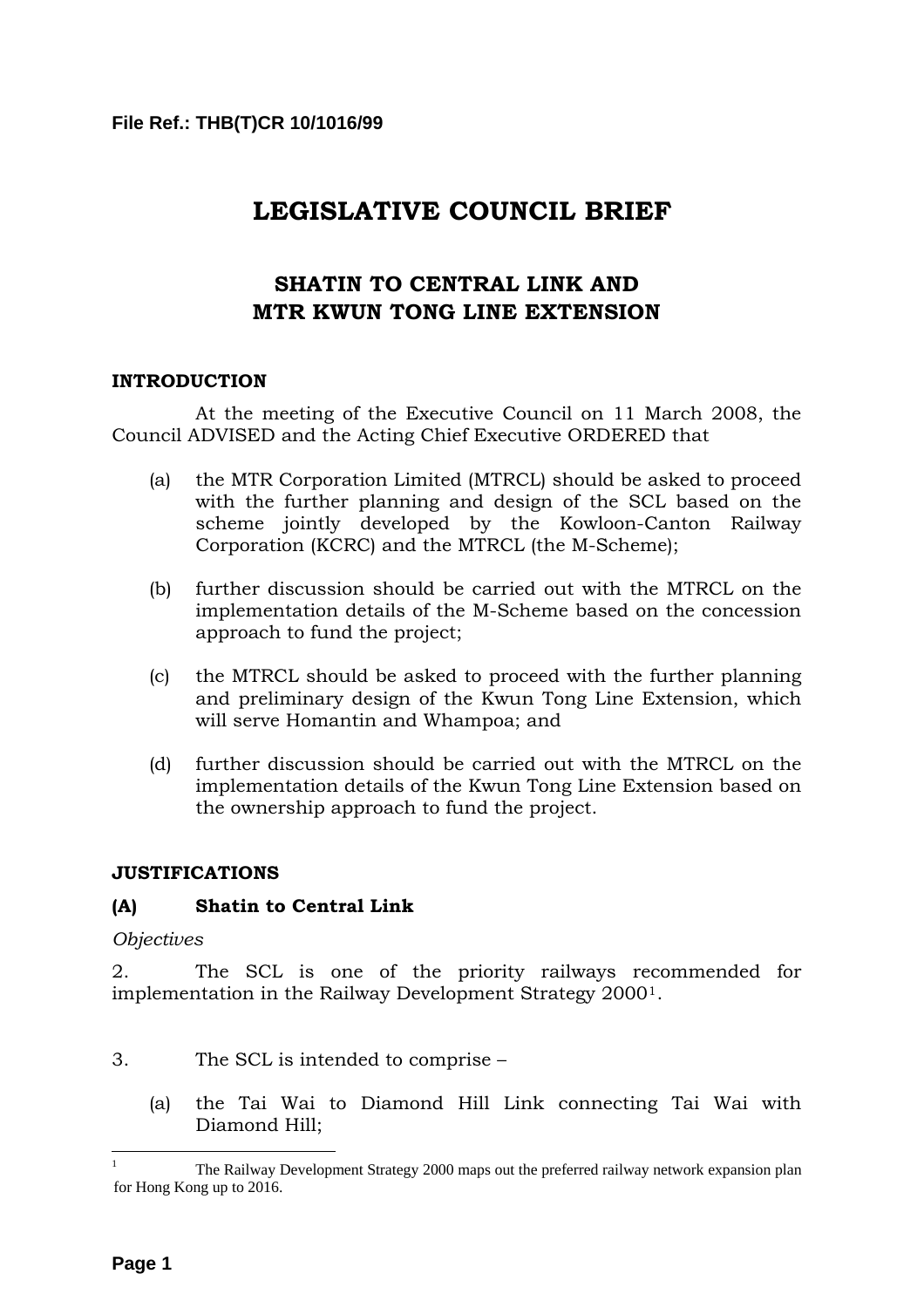- (b) the East Kowloon Line extending the rail from Diamond Hill to Hung Hom; and
- (c) the Fourth Rail Harbour Crossing extending the rail from Hung Hom to Hong Kong Island.

## *Benefits of SCL*

4. As a strategic railway expanding the catchment<sup>[2](#page-1-0)</sup> of the railway network in Hong Kong, the SCL will serve a wide catchment of 300 000 residential and 283 000 employment population. The SCL will -

- (a) help redistribute railway passenger flows to relieve the existing railway lines in urban Kowloon and on Hong Kong Island;
- (b) be an important component of the Kai Tak Development providing public transport service not only to the proposed new commercial and residential developments in the area, but also the Multi-Purpose Stadium Complex and other leisure facilities planned at Kai Tak;
- (c) help relieve the reliance on road-based public transport in the existing developed areas, and alleviate the traffic congestion and environmental nuisance on existing road networks, including the demand on the Hung Hom Cross Harbour Tunnel; and
- (d) stimulate the redevelopment of the To Kwa Wan and Kowloon City areas.

5. The SCL will carry about one million railway passengers per day and generate annual transport benefits of \$4.1 billion in terms of time saving to travellers in 2021. It will yield a high Economic Internal Rate of Return of 10% measured in real terms. The new railway will also help improve the local employment situation by providing 11 000 employment opportunities during construction and another 9 600 employment opportunities during its operation.

## *SCL Scheme*

6. We recommend that the M-Scheme, i.e. the proposal, jointly submitted by the then MTRCL and KCRC to Government in 2005, be adopted as the core scheme for the SCL project for further planning. This core SCL scheme will comprise nine stations, namely Tai Wai, Diamond Hill, Kai Tak, To Kwa Wan, Ma Tau Wai, Homantin, Hung Hom, Exhibition,

<span id="page-1-0"></span><sup>&</sup>lt;sup>2</sup> The area within the 500m radius of a railway station is defined as the catchment of the railway.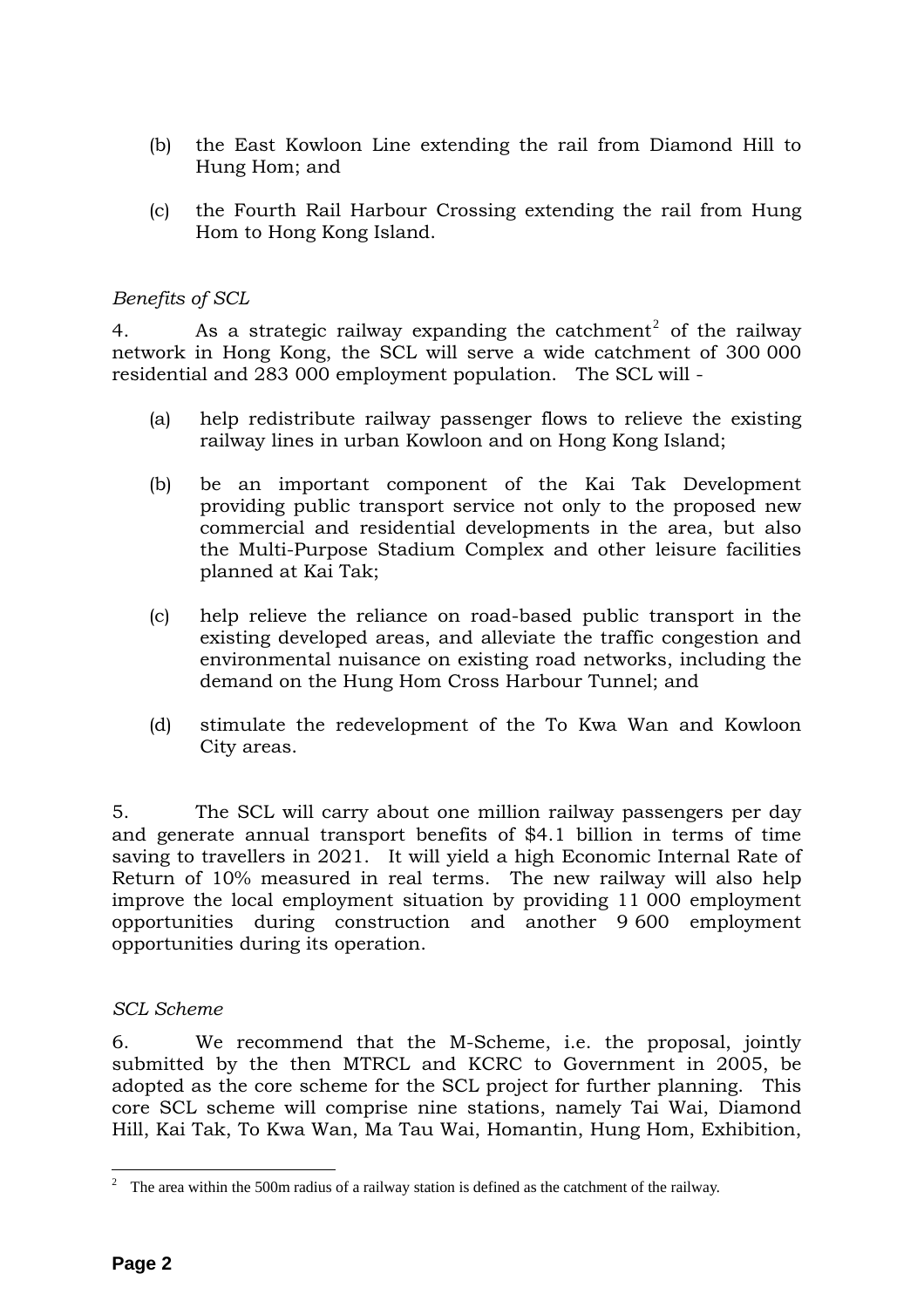and Admiralty, as well as a depot at Diamond Hill. The alignment of A M-Scheme is shown at **Annex A.**

- 7. The M-Scheme has the following features
	- (a) fully integrated stations with inter-platform interchange will be provided at Diamond Hill, Homantin, Exhibition and Admiralty;
	- (b) the construction of the Central South Station will be deferred until there is a clearer and better option for its location and in the light of the undecided future use of the existing Central Government Offices site;
	- (c) the Causeway Bay North Station previously proposed by the KCRC will be deleted;
	- (d) there will be two stations, namely To Kwa Wan Station and Ma Tau Wai Station serving the Kai Tak and To Kwa Wan areas;
	- (e) the Exhibition Station will be located at the existing public transport interchange site in Wan Chai North;
	- (f) the Tsz Wan Shan Automated People Mover system previously proposed by the KCRC will be deleted; and
	- (g) the Whampoa Automated People Mover system previously proposed by the KCRC will be deleted, to be replaced by extending the MTR Kwun Tong Line to Whampoa.
- B 8. The justifications for the above features are at **Annex B**. There are other key issues in the M-scheme, discussed below -

## SCL Depot at Diamond Hill

9. A depot in the urban area is essential for the operation of the SCL. The depot was originally planned at the ex-Kai Tak Airport Terminal building site. As the site at Kai Tak is close to the waterfront of Kowloon Bay and the water table is high, it is not feasible to mitigate the noise impact by depressing the depot underground, and we asked the railway corporation to explore the feasibility of locating the depot at the former Tai Hom Village at Diamond Hill.

10. The railway corporation's study indicates that the proposed depot at Diamond Hill would be technically feasible. Since the SCL will be a designated project under the Environmental Impact Assessment Ordinance, further studies would be carried out to assess its environmental impact on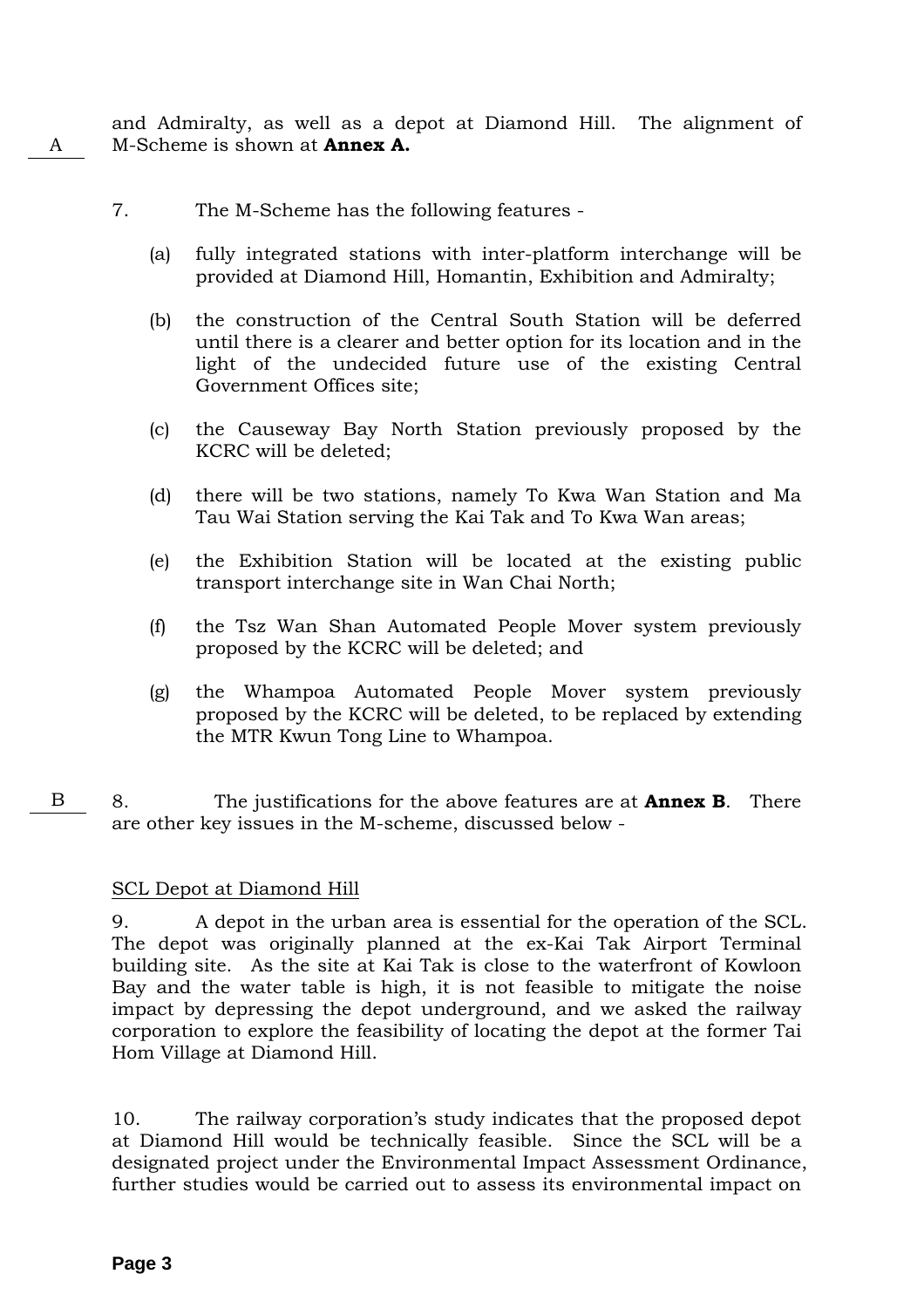the nearby developments and facilities. Suitable mitigation measures, if necessary, will be proposed. Furthermore, the topographical conditions at the site will enable a 'semi-depressed' design for the depot. This will further alleviate its impact on the surroundings.

11. There are also historical structures in the site, including the Old Pillbox (listed as Grade II), the Stone House (Grade III) and the Former Royal Airforce Hangar (Grade III). We will discuss with the Development Bureau the requirements of the Heritage Impact Assessment and how these structures are to be preserved.

12. Currently, the proposed Diamond Hill site for the depot is zoned as a Comprehensive Development Area on the statutory Outline Zoning Plan, which is planned for public rental housing, schools, open space and commercial uses. The future developments above the depot have yet to be firmed up. Planning Department is starting to work on a planning brief for the site. We shall work closely with Planning Department and Lands Department to capture the synergy of better interface with the depot and maximise development potential of the site.

## Traffic Improvement in Tsz Wan Shan

13. The KCRC's proposal for the SCL in 2002 included a station in Tsz Wan Shan. Further site investigation by the KCRC concluded that such station is technically not advisable. Also, the Automated People Mover system proposed by the KCRC in 2004, which will connect the Diamond Hill Station with the lower levels of Tsz Wan Shan with no intermediate station, is not considered cost effective, not to mention its B noise and visual impact. This is analysed in **Annex B**.

14. In view of the foregoing and to improve the traffic condition in Tsz Wan Shan and its connection with the SCL, we are looking at the provision of additional pedestrian facilities, which, together with the existing footbridge and lift network in Tsz Wan Shan, will provide a better connection with the Diamond Hill Station. This arrangement will be more cost-effective and avoid duplication of resources. We will also look into possible enhancement of green mini-bus services upon the commissioning of the SCL. The additional pedestrian facilities together with the enhanced green mini-bus services will improve the traffic condition and connectivity of Tsz Wan Shan with the railway stations.

15. We will continue to discuss with the local community and explaining to them the pros and cons of the options for connecting Tsz Wan Shan with the SCL.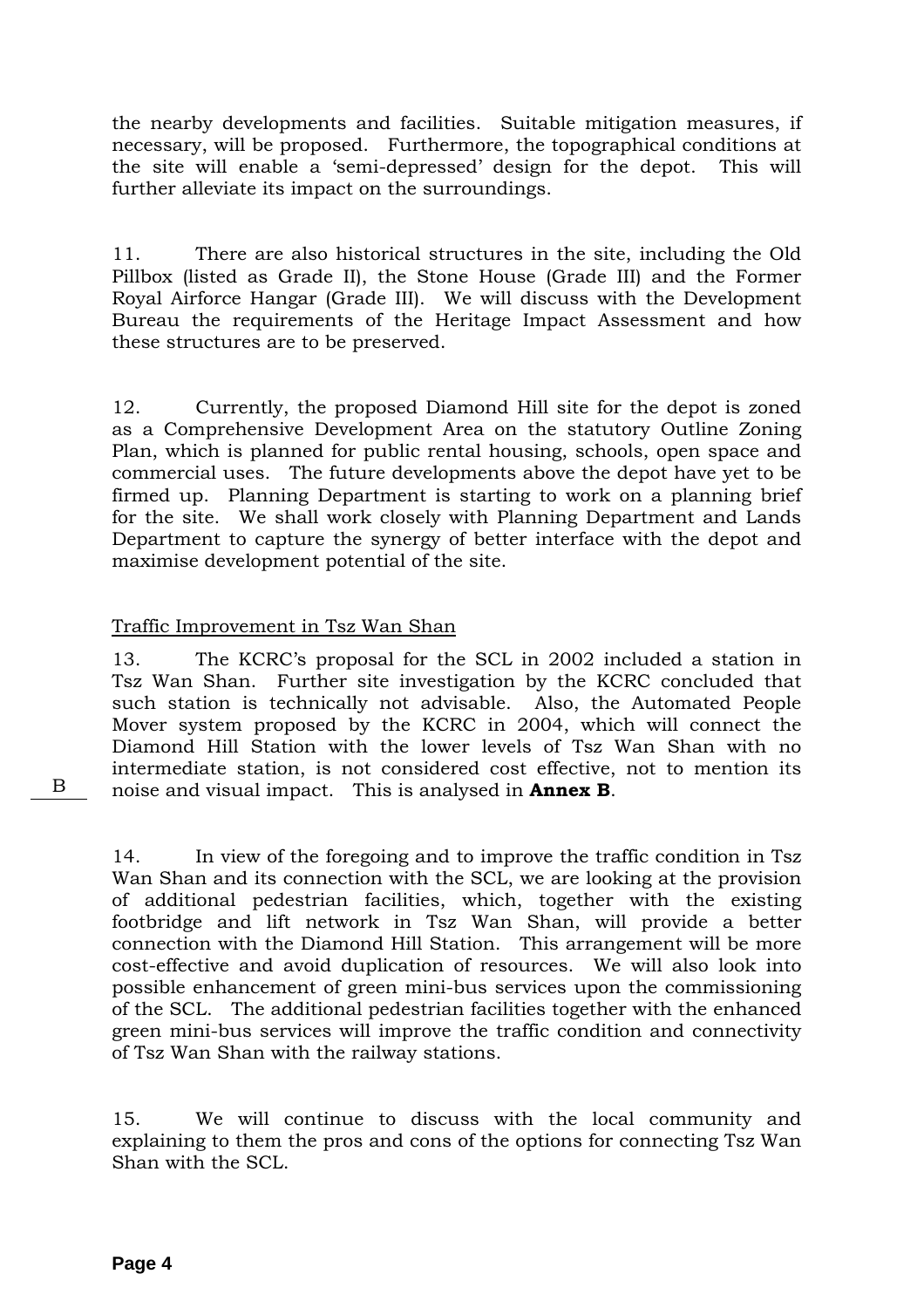## Hin Keng Station

16. There have been local views suggesting a station for Hin Keng. The current estimated patronage does not fully justify a station there. We shall keep in close view the demand for rail service, the traffic conditions in Hin Keng and Tai Wai and the conditions in the Tai wai Station in order to ascertain the need of the Hin Keng Station. In the mean time, the MTRCL has made provision in the track design of the SCL to cater for a station at Hin Keng in future.

## *Implementation Timetable*

17. The Tai Wai to Hung Hom section<sup>[3](#page-4-0)</sup> of the SCL is required to relieve the anticipated congestion at the Beacon Hill Tunnel section of East Rail Line and the whole SCL can bring about various benefits to the community. From the technical point of view, the construction of the Tai Wai to Hung Hom section is less complicated than the cross harbour section<sup>[4](#page-4-1)</sup>. Hence, it can be completed earlier. Taking into account the time required to complete all the statutory procedures under the Environmental Impact Assessment Ordinance and the Railways Ordinance, and the outstanding design works, we estimate that the Tai Wai to Hung Hom section can be completed in or around 2015. For the cross harbour section, in view of the complexity in constructing the cross harbour tunnels and the programme interfaces with the construction of the Wan Chai Development Phase II reclamation and the Central-Wan Chai Bypass, the completion may be around 2019.

## *Other Relevant Considerations*

## Funding Approach for SCL

18. After the implementation of the rail merger, there are two approaches for implementing the SCL, namely the ownership approach and the concession approach. We have followed a set of the criteria listed C out at **Annex C** for selecting the funding model for the project.

19. Under the ownership approach, which is essentially identical to the funding arrangement to finance the construction of the MTR railway lines, the MTRCL will be responsible for the funding, design, construction, operation and maintenance of the SCL, and ultimately own the railway. According to the MTRCL's latest projections, the SCL, like most other railway projects, is not financially viable. Funding support of about

<span id="page-4-0"></span> $\frac{1}{3}$  The Tai Wai to Hung Hom section of the SCL comprises the Tai Wai to Diamond Hill Link and the East Kowloon Line from Diamond Hill to Hung Hom.

<span id="page-4-1"></span><sup>4</sup> The cross harbour section of the SCL comprises the Fourth Rail Harbour Crossing from Hung Hom to Admiralty.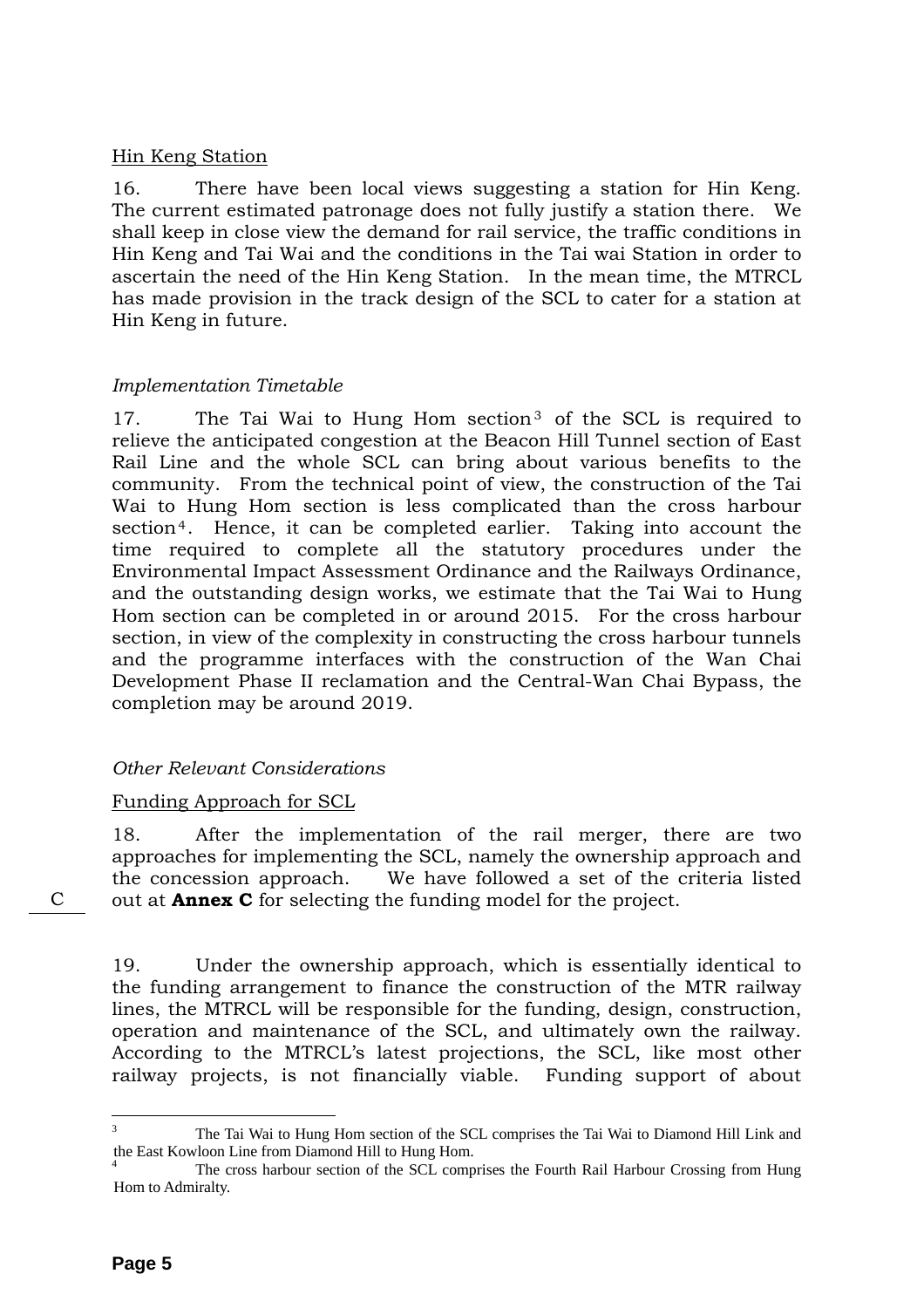\$24.1 billion<sup>[5](#page-5-0)</sup> would be required from the Government to bridge the funding gap if the ownership approach is to be adopted.

20. By taking the ownership approach, the Government does not need to bear the risks associated with the construction and operation of SCL. However, since the ownership of SCL rests with MTRCL, the Government would not share any financial returns of this project, other than in the form of dividends distributed by the MTRCL to its shareholders if the operation of the SCL is profitable to the MTRCL.

21. In the context of the rail merger, the Government, KCRC and MTRCL agreed that the concession approach can be adopted for new railway projects. Under this framework, either the Government or the KCRC will be responsible for providing, at its cost, the necessary railway infrastructure of the SCL. Upon completion of the railway, the MTRCL will be granted a service concession and pay the Government/KCRC service concession payments for the right to operate the railway.

22. Given the much reduced financial management capability of the post-merger KCRC, which now maintains a small direct management team with most of its functions out-sourced, it is not feasible for KCRC to manage the design and construction of SCL. The Government has decided to provide the funding for the capital cost under the Capital Works Reserve Fund, similar to other Government-funded public works projects. Upon completion of the railway, the Government may vest the SCL in or lease it to the KCRC for a nominal amount. The KCRC will in turn include the SCL into the service concession granted to the MTRCL and receive service concession payments in accordance with the agreed mechanism and established system with the MTRCL for sharing revenue generated by its existing railway assets under the rail merger. The Government, as the sole shareholder of KCRC, will benefit from these payments.

23. The SCL will comprise extensions of the existing Ma On Shan Line, West Rail Line and East Rail Line of the KCR system. It has been agreed under the rail merger that the KCRC will grant to the MTRCL the right to access, use and operate all these existing railways under the concession approach. Therefore, there would be merit in implementing the SCL under the same approach for its operation. At the end of the 50-year service concession period for the existing KCR network, we have to negotiate the extension of the service concession with either the MTRCL or a new operator. The ownership of the SCL by the Government will facilitate the negotiation with the MTRCL. Furthermore, under this arrangement, the KCRC will retain beneficial ownership of the SCL and the MTRCL will need

<span id="page-5-0"></span><sup>&</sup>lt;sup>5</sup> Net Present Value at 2010.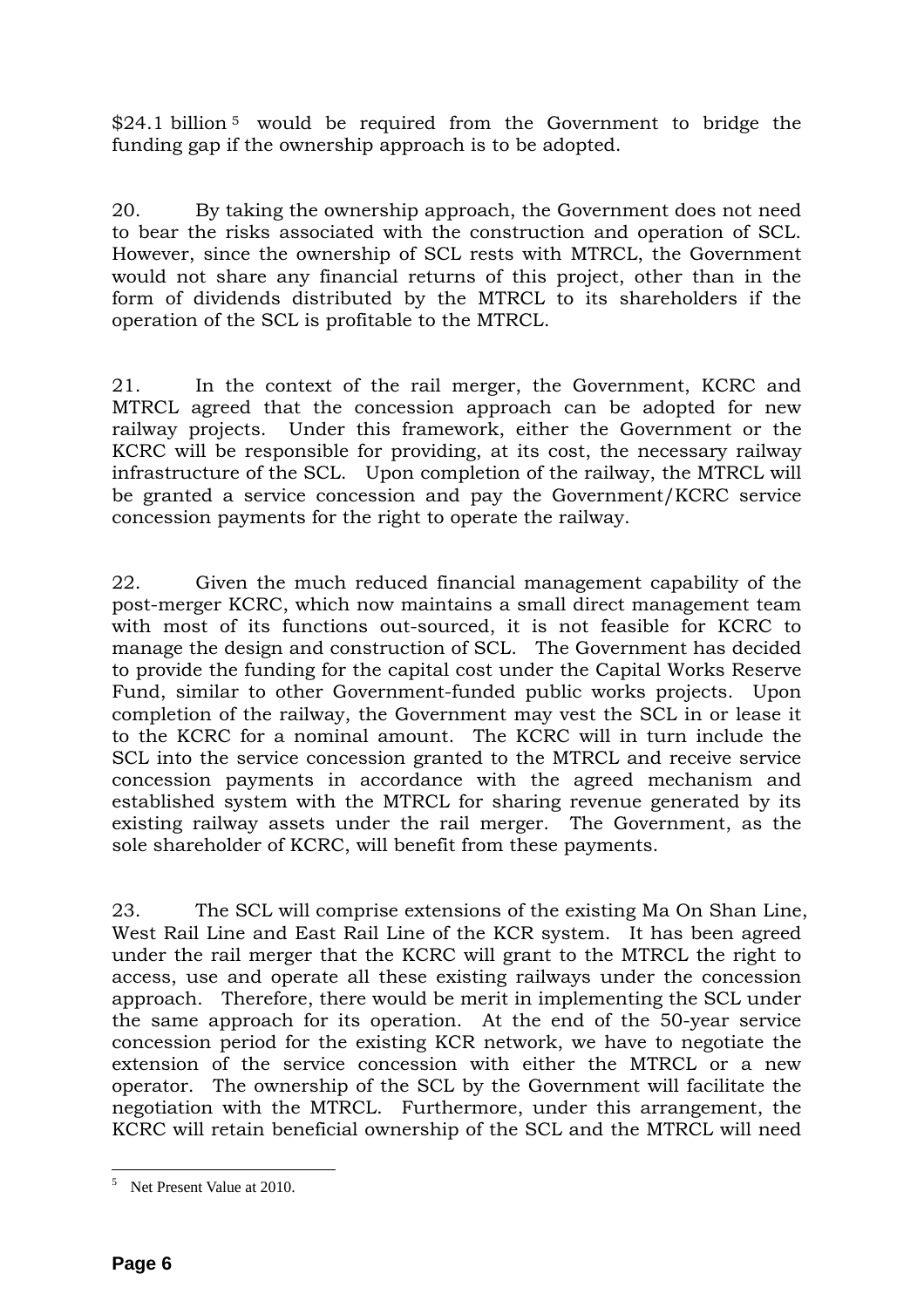to return an operating SCL as part of the whole KCR system to the KCRC upon the expiry or termination of the service concession.

24. As to financial consideration, the total concession payment, which is dependent on the SCL fare prices, actual patronage and non-fare revenues after the SCL has come into operation, is estimated to be about \$91.8 billion (in MOD terms). Upon the end, expiry or termination of the service concession period, MTRCL will have to return an operating railway to KCRC or Government as appropriate. The residual value of the railway should be quite substantial. The estimated financial internal rate of return (FIRR) of the project to Government is about 3.2%.

25. The funding of SCL should be considered pragmatically from various angles including, inter-alia, the financial and non-financial commitments of Government to the project in different funding models, and whether the funding model will pose any complication to the smooth implementation of the railway networks. On balance, we recommend that the concession approach should, in principle, be adopted for SCL.

26. As the MTRCL will be asked to proceed with the further planning and design of the SCL based on the concession approach, we will seek approval for the capital funding from the Finance Committee for the design and construction works separately. If necessary, we will proceed with the funding applications for the reprovisioning works, such as the International Mail Centre, and the protection works associated with Wan Chai Development Phase II and Central-Wan Chai Bypass projects.

27. Since 2002, the SCL scheme has undergone a considerable number of changes due to the interfaces with other major infrastructure and planning/development along its alignment. The M-Scheme will also require substantial modifications to the MTR system for the provision of the integrated interchange stations. These major changes to the SCL scheme have resulted in a substantial increase in capital and operating costs of the SCL. Furthermore, the reduction of the population projection for Kai Tak, a major catchment area of the SCL, the removal of the second boarding charge and the rail fare reduction after the rail merger will lead to a substantial reduction in the SCL fare revenue. Moreover, the existing MTR passengers diverted to the SCL after its commissioning will no longer be considered as new patronage of the SCL. In light of the above changes, the SCL has become financially not viable.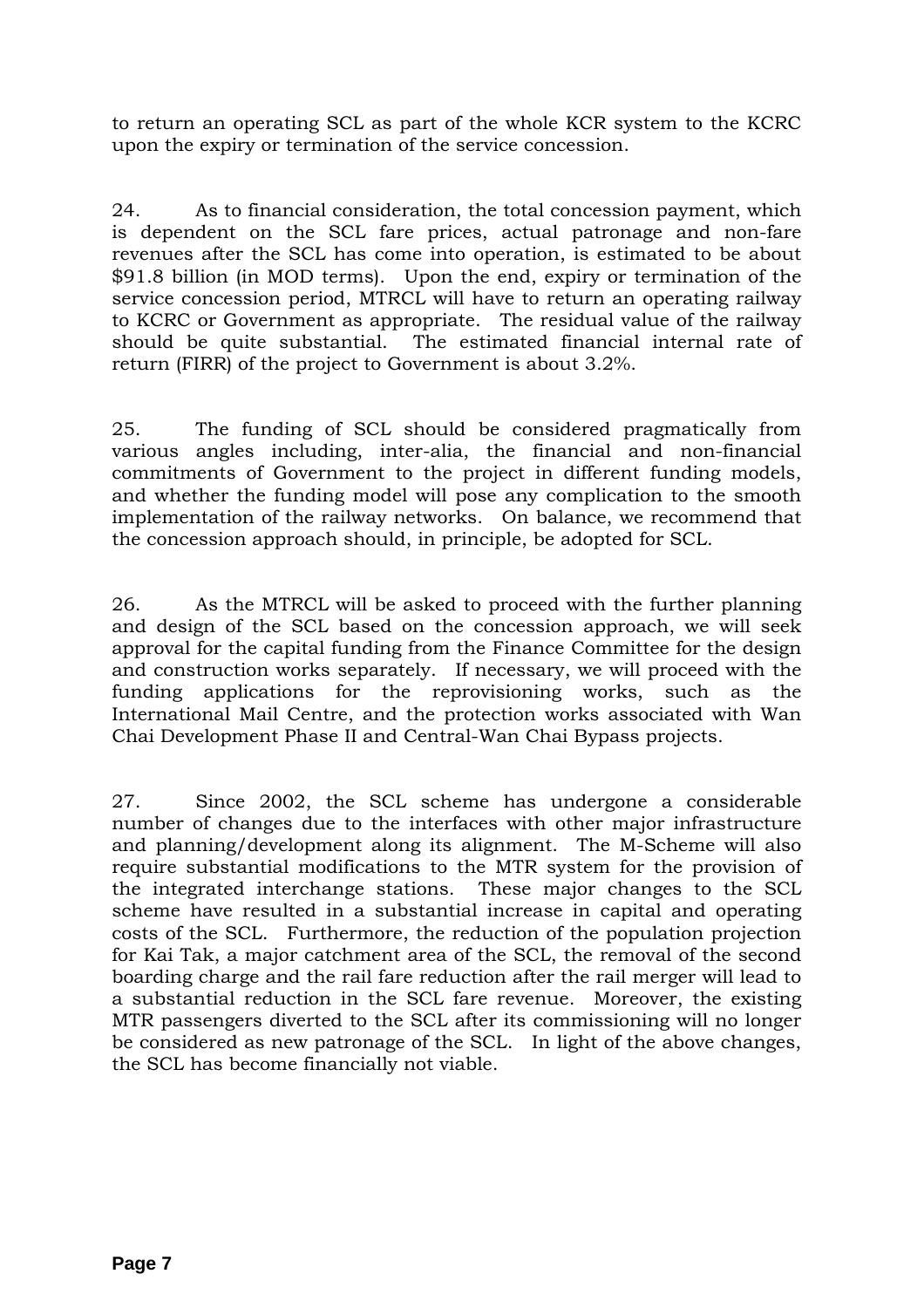## Projects affecting SCL Design

28. The Wan Chai Development Phase II and the Central-Wan Chai Bypass projects together with the other major infrastructure and development plans including the Kai Tak Development, the development at the proposed depot site at Diamond Hill, the ex-Valley Road Estate Redevelopment where the Homantin Station will be located, and the North Hong Kong Island Line, may affect the design of the SCL. Subject to further study, protection/enabling works may be required to ensure that the structural integrity of the structures put in place before the SCL and the feasibility of the projects to be implemented after the SCL would not be affected, as well as to avoid prolonged disruption to the areas affected by these projects.

29. Furthermore, some of the existing government facilities will be affected by the SCL. Their reprovisioning would be required. The key facilities include the International Mail Centre at Hung Hom, the Police Officers' Club at Causeway Bay, the Wan Chai North Public Transport Interchange, and the Indoor Games Hall & Training Pool at Wan Chai.

30. We are considering if and how the reprovisioning works and the protection works are to be taken forward and will continue to monitor the progress of the above interface projects and discuss with the relevant bureaux/departments to see how the interface issues should be coordinated and resolved.

## Cost of SCL

31. The current estimated capital costs for the SCL and the associated Essential Public Infrastructure Works are about \$37.4 billion and  $$770$  million<sup>[6](#page-7-0)</sup> respectively. During the detailed design stage, when more information related to the railway scheme is available, Highways Department will appoint independent consultants to assess the reasonableness of the estimated cost of the project.

## Impact on Other Modes of Public Transport

32. We anticipate that some passengers from road-based public transport modes would be diverted to use the SCL when the railway commences operation. The situation would be more obvious for the corridors between North East New Territories and urban Kowloon, and across the harbour. As the existing road-based public transport modes will suffer some loss of patronage, we will work out different levels of service rationalisation that would be required if the overall efficiency of the public transport provision is to be achieved and wasteful duplication of

 $\overline{a}$ 

<span id="page-7-0"></span><sup>&</sup>lt;sup>6</sup> In April 2007 prices.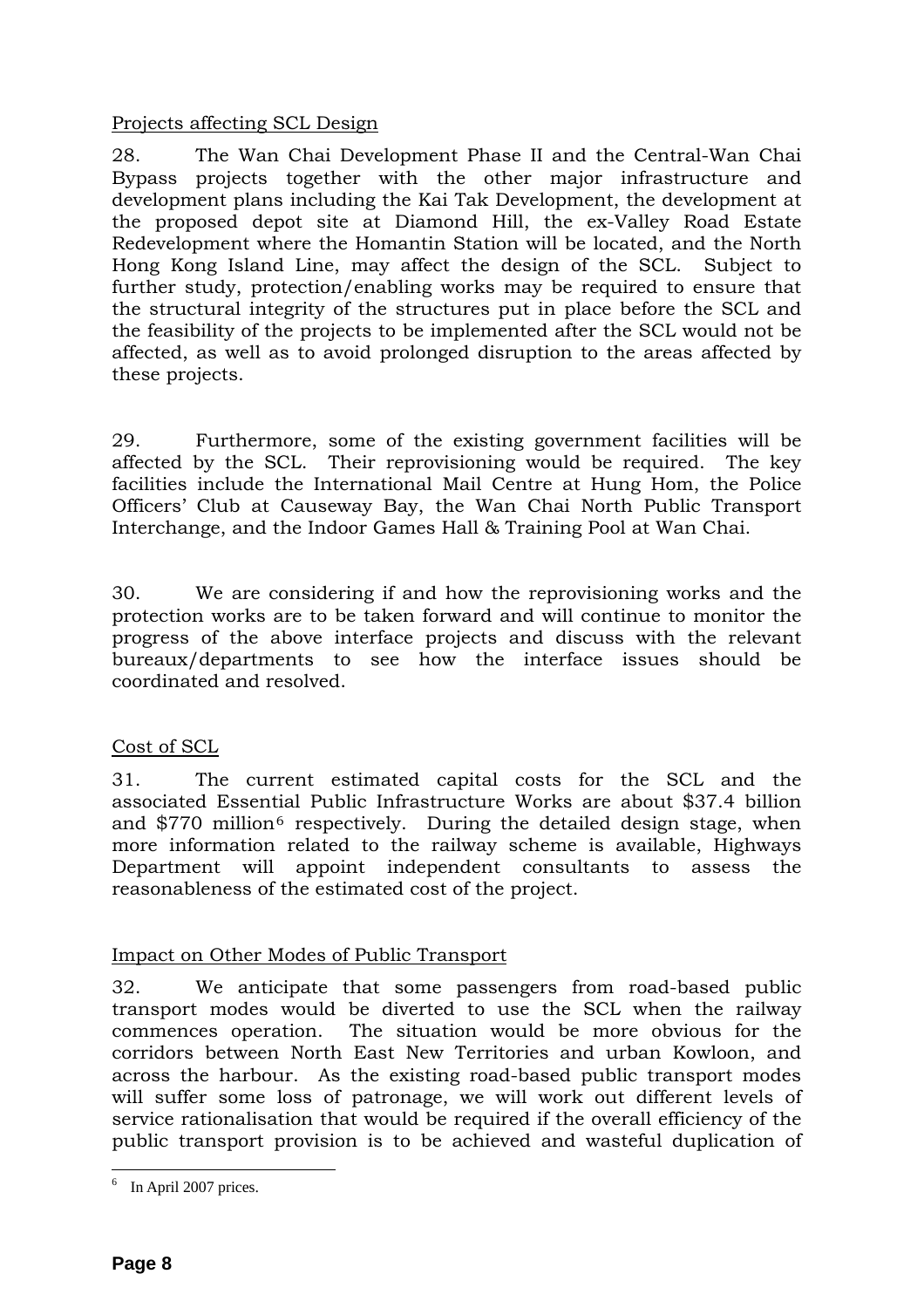resources is to be minimized. We will consult the relevant District Councils as well as the road-based public transport trades affected on our assessment and the possible reorganization plans in due course.

## **(B) Railway Service for Whampoa Area**

## *Transport Need*

33. The Whampoa area has in recent years developed into a major residential, entertainment and shopping centre attracting heavy traffic. Railway service will provide a quicker and more convenient alternative to commuters who are now relying mainly on road-based transport. At present, traffic congestion from the Cross Harbour Tunnel seriously affects access to and from Hung Hom at peak periods with traffic queues tailing back from the Cross Harbour Tunnel to the road networks in Hung Hom and Yau Ma Tei. A railway providing an alternative choice for passengers for Homantin, Hung Hom and Whampoa is well justified on transport grounds.

34. We recommend the implementation of the Kwun Tong Line Extension, which will be an extension of the MTR Kwun Tong Line, running from Yau Ma Tei Station to a new station in Whampoa Garden and with an interchange with the SCL at the proposed Homantin Station. The whole D Extension will be underground. Its schematic layout is at **Annex D**.

35. The Kwun Tong Line Extension will serve the 146 000 people living in Whampoa and Homantin and the estimated daily patronage in 2016 is 180 000. The estimated costs of the Extension and its associated Essential Public Infrastructure Works are about \$4.2 billion and \$120 million respectively[7](#page-8-0). The 2016 annual transport benefit is about \$0.4 billion. Unlike the Automated People Mover system previously proposed by the KCRC, the Kwun Tong Line Extension will attract more patronage. At present, travelling by road-based transport between Whampoa and Mong Kok takes more than 25 minutes during rush hours. With the Extension, passengers from Whampoa and Homantin will be able to reach Mong Kok within 5 minutes. Hence, the Extension would have a high Economic Internal Rate of Return at about 8% per annum measured in real terms. As the Extension will be wholly underground, it will be more environmentally friendly than the Automated People Mover system with much less noise and visual impact. It will not take up much-needed road space either.

## *Community Demand*

36. The local community of Kowloon City and the Kowloon City

<span id="page-8-0"></span> 7 In April 2007 prices.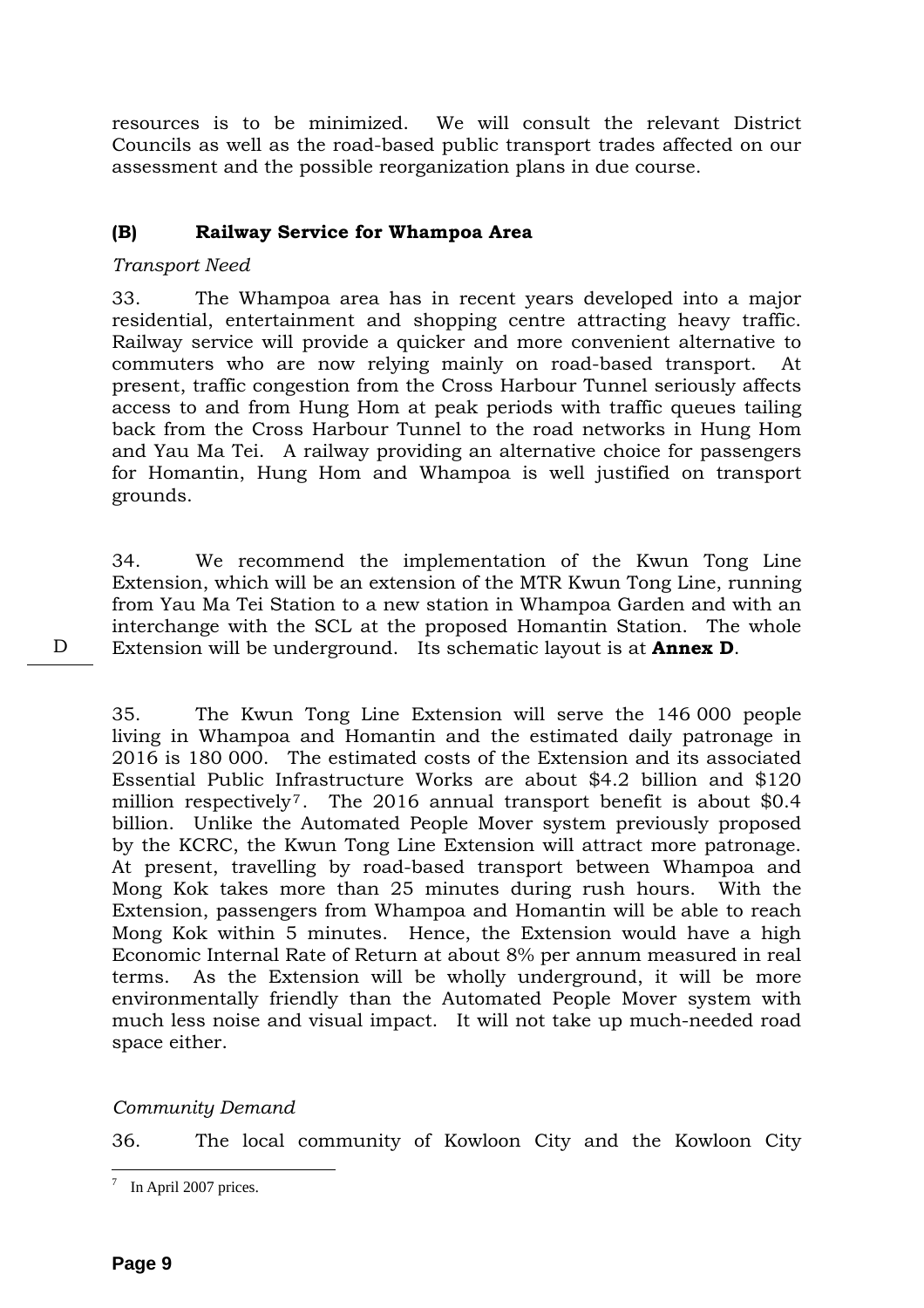District Council have long been demanding railway service for Whampoa. Local residents generally prefer the Kwun Tong Line Extension to the Automated People Mover system.

## *Other Relevant Considerations*

37. We have also considered the following related issues -

## Financial Arrangement for Kwun Tong Line Extension

38. The Kwun Tong Line Extension will be an extension of the existing MTR network. It will be implemented as a MTR project under the ownership approach. Since the Financial Internal Rate of Return of the project is lower than its target Internal Rate of Return, the MTRCL estimated that the funding gap would be about  $$2.2$  billion<sup>[8](#page-9-0)</sup>. We will discuss with the MTRCL how the funding gap should be bridged. There may be a suitable site (the ex-Valley Road Estate) for the rail plus property model at the proposed Homantin Station. However, in view of the site being currently planned for public rental housing development, suitable and adequate replacement sites should be identified if the site is to be developed for private housing by the MTRCL.

## Implementation Timetable

39. Taking into account the time required to complete all the statutory procedures under the Environmental Impact Assessment Ordinance and the Railways Ordinance, and the remaining planning and design works, we estimate that the Kwun Tong Line Extension could be completed in 2015.

## Interface with Other Projects

40. The major interface issues relating to the Kwun Tong Line Extension will be the development of the Ex-Valley Road Estate Redevelopment site and the proposed widening of Gascoigne Road Flyover. Enabling works may be required to be incorporated into the Extension project. We will discuss with the relevant bureaux/departments to resolve the interface issues.

## Impact on Road-based Public Transport Modes

41. The Kwun Tong Line Extension will form part of the overall railway system and will compete directly with some existing road-based public transport modes along the same corridor. We will work out different levels of service rationalisation that would be required if the

<span id="page-9-0"></span><sup>&</sup>lt;sup>8</sup> Net Present Value at 2011.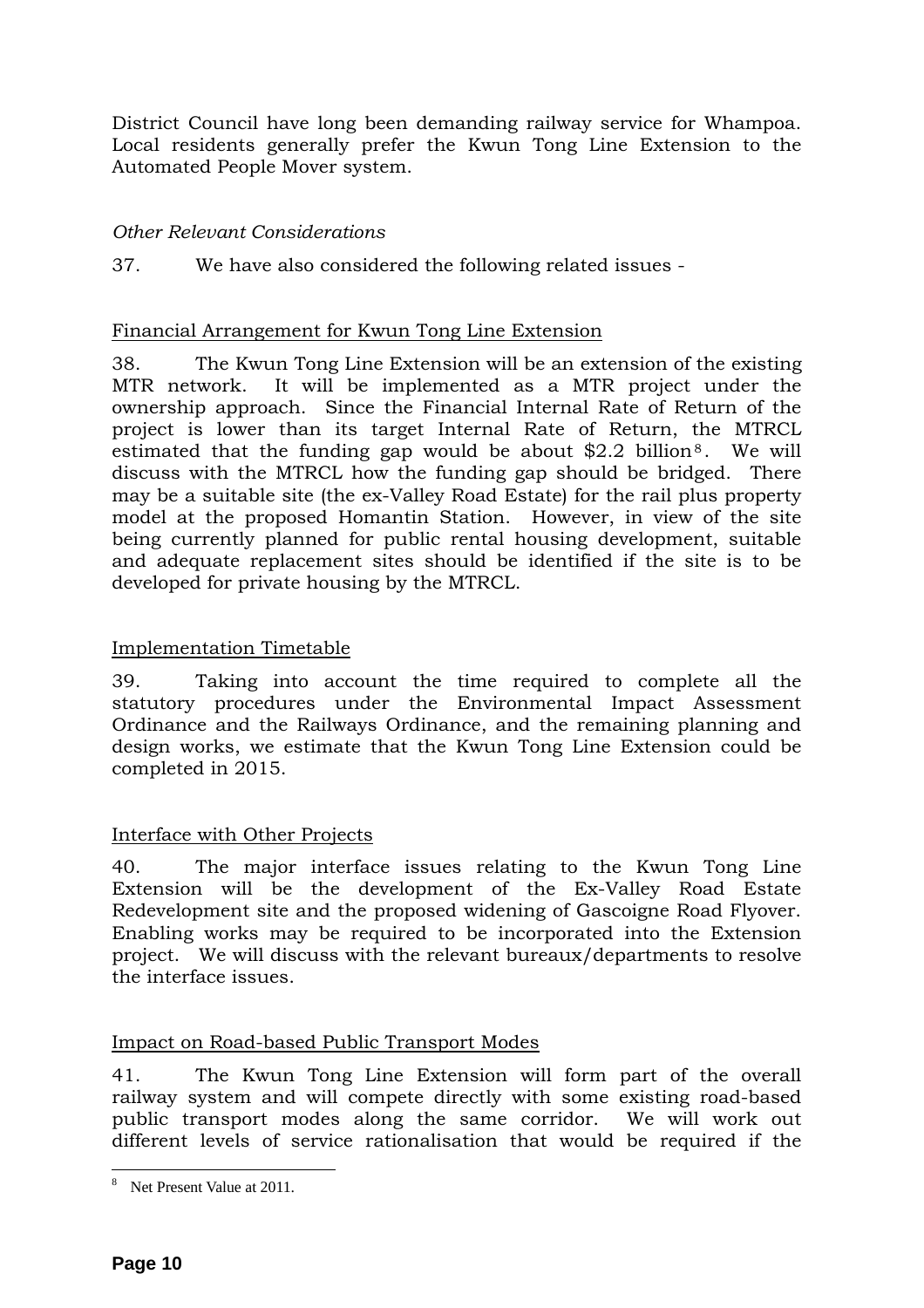overall efficiency of the public transport provision is to be achieved and wasteful duplication of resources is to be minimized. We will consult the relevant District Councils as well as the road-based public transport trades affected on our assessment and the possible reorganization plans in due course.

#### **IMPLICATIONS OF THE PROPOSAL**

42. The proposals have economic, environmental and sustainability implications as set out at **Annex E**. The proposals are in conformity with the Basic Law, including the provisions concerning human rights. They have no productivity implications.

## **PUBLIC CONSULTATION**

43. We have been in dialogue with the Legislative Council, various District Councils such as Wong Tai Sin, Kowloon City, Sha Tin, Central and Western, Wan Chai, Northern, Eastern, and Yau Tsim Mong, and the concerned local communities on the SCL and related issues. Further consultation with the concerned statutory and consultative bodies, the local communities and other relevant parties including affected public transport trades/operators will continue.

44. In taking forward the SCL and the Kwun Tong Line Extension, we will follow the Environmental Impact Assessment Ordinance and the Railways Ordinance, under which the public will have the statutory right to express their views on the Environmental Impact Assessment report and the railway schemes respectively.

## **PUBLICITY**

45. We will issue a press release explaining clearly the considerations behind the recommendations. A press conference will be conducted. We will brief the various District Councils and other relevant consultative bodies on the latest development. Lines-to-take will be prepared and a spokesman will be available to handle media enquiries.

## **BACKGROUND**

F

46. Background information on the SCL and the Kwun Tong Line Extension is set out at **Annex F**.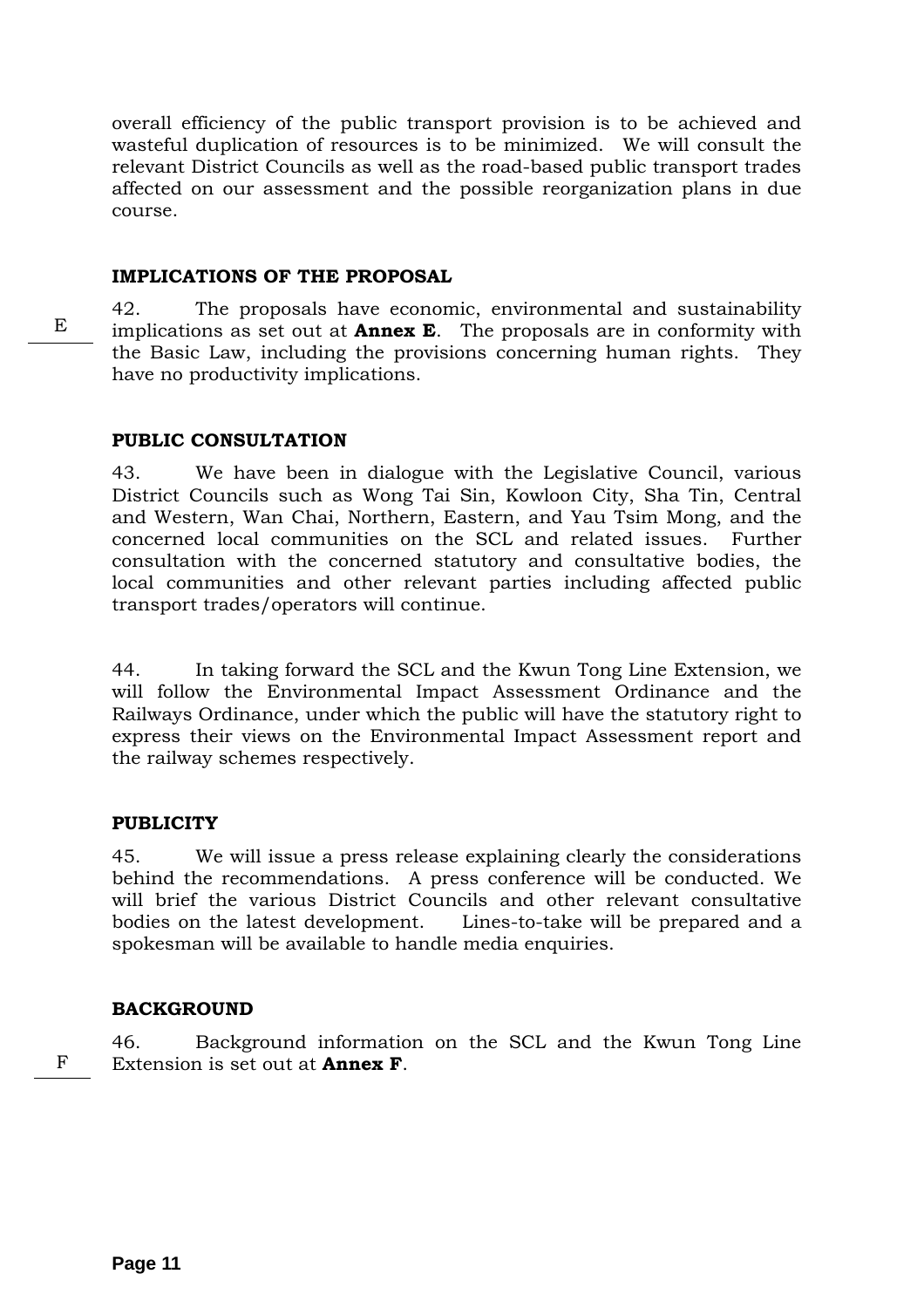## **SUBJECT OFFICER**

47. The subject officer is Mr Henry CHAN, Principal Assistant Secretary for Transport and Housing (Transport) (Tel. 2189 2187).

**Transport and Housing Bureau 11 March 2008**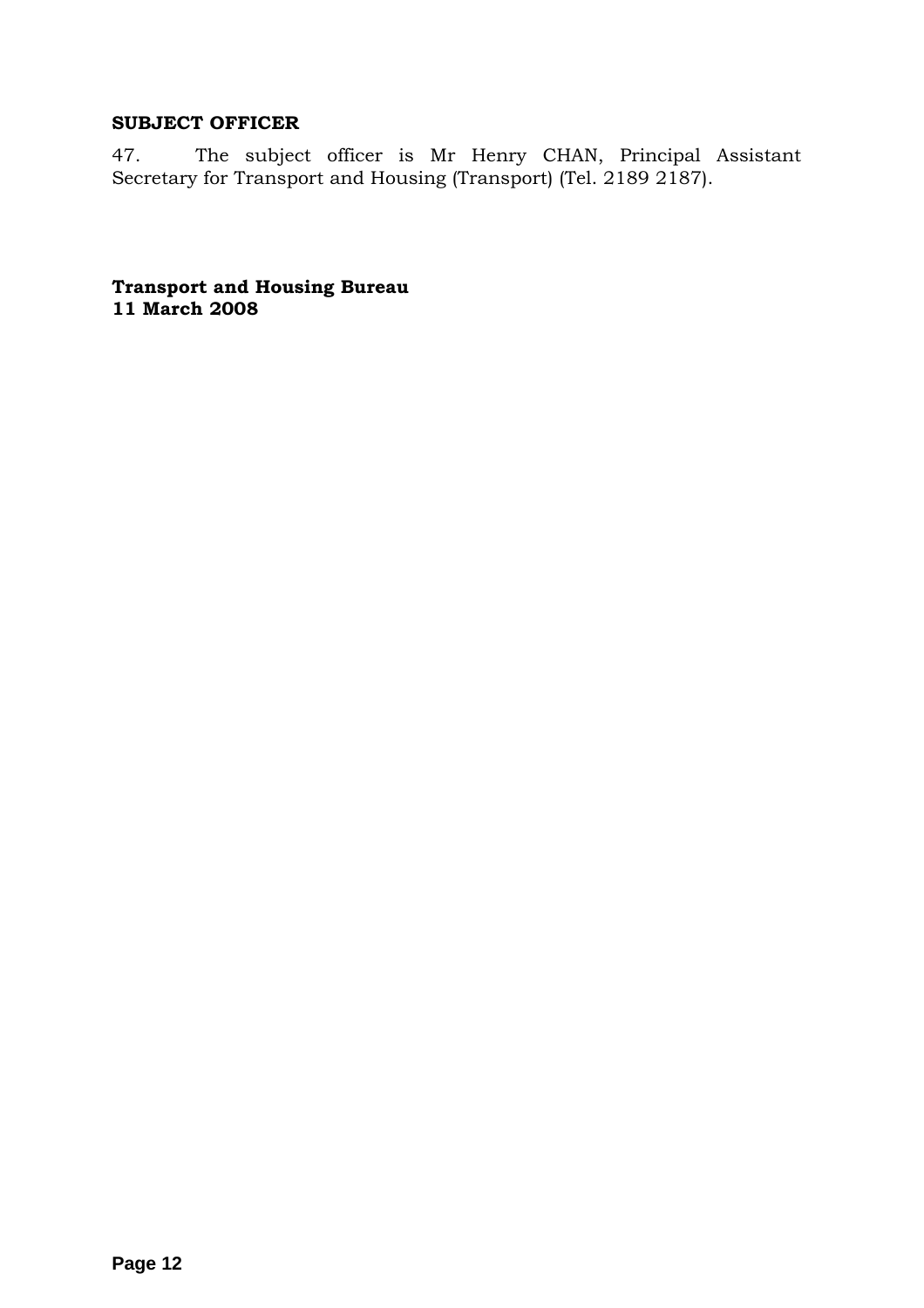# **ANNEXES**

# **SHATIN TO CENTRAL LINK AND MTR KWUN TONG LINE EXTENSION**

| Annex A | The alignment of M-Scheme                                           |
|---------|---------------------------------------------------------------------|
| Annex B | Justifications of Adopting M-Scheme                                 |
| Annex C | Criteria for Selecting Funding Approach for<br>Implementing the SCL |
| Annex D | The alignment of Kwun Tong Line Extension                           |
| Annex E | Implications of SCL and Kwun Tong Line<br>Extension                 |
| Annex F | Background of SCL and Kwun Tong Line<br>Extension                   |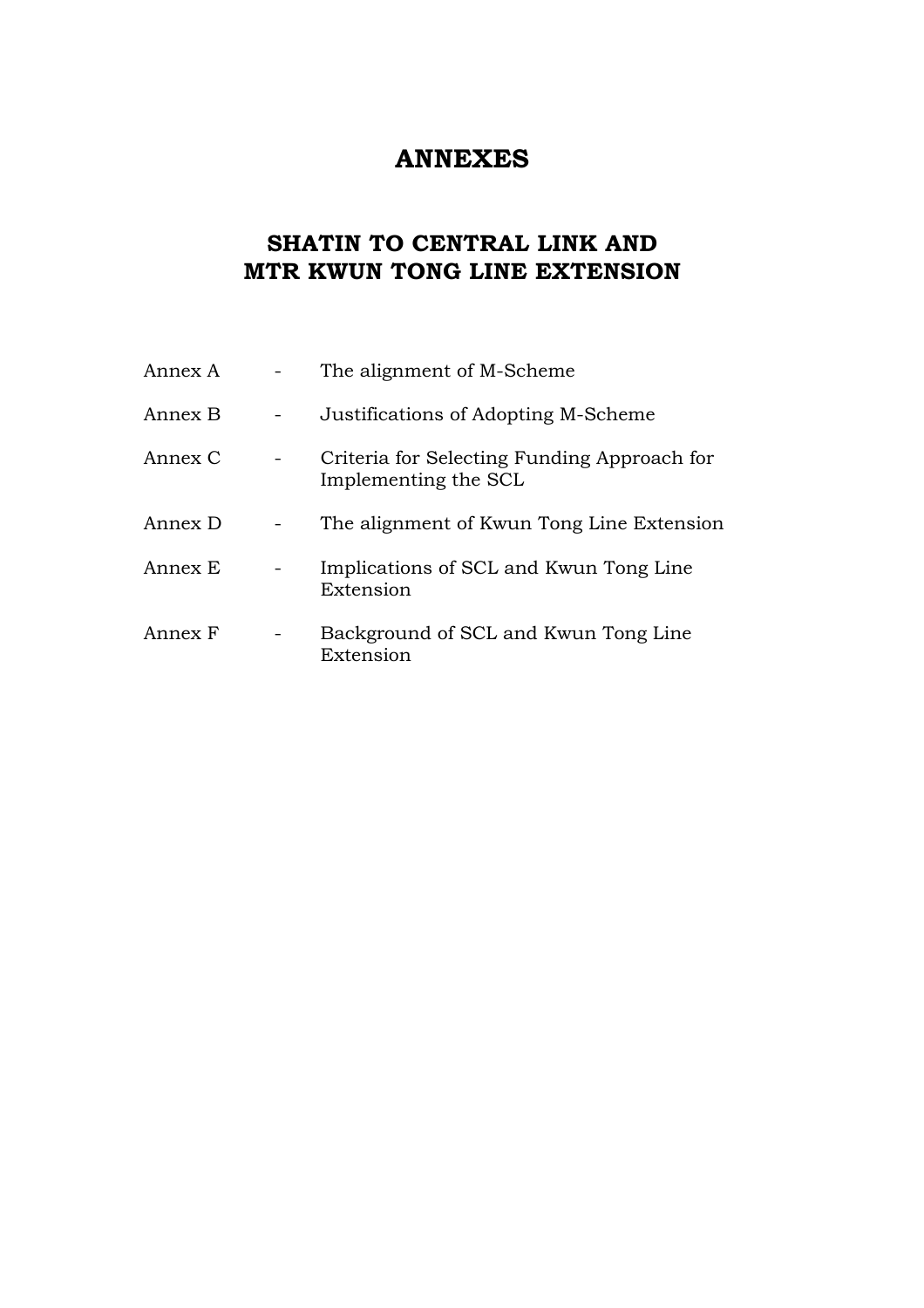## 附件 **A**

#### **Annex A**



**Notes: CES station needs to be reviewed (**中環南站需作檢討**)**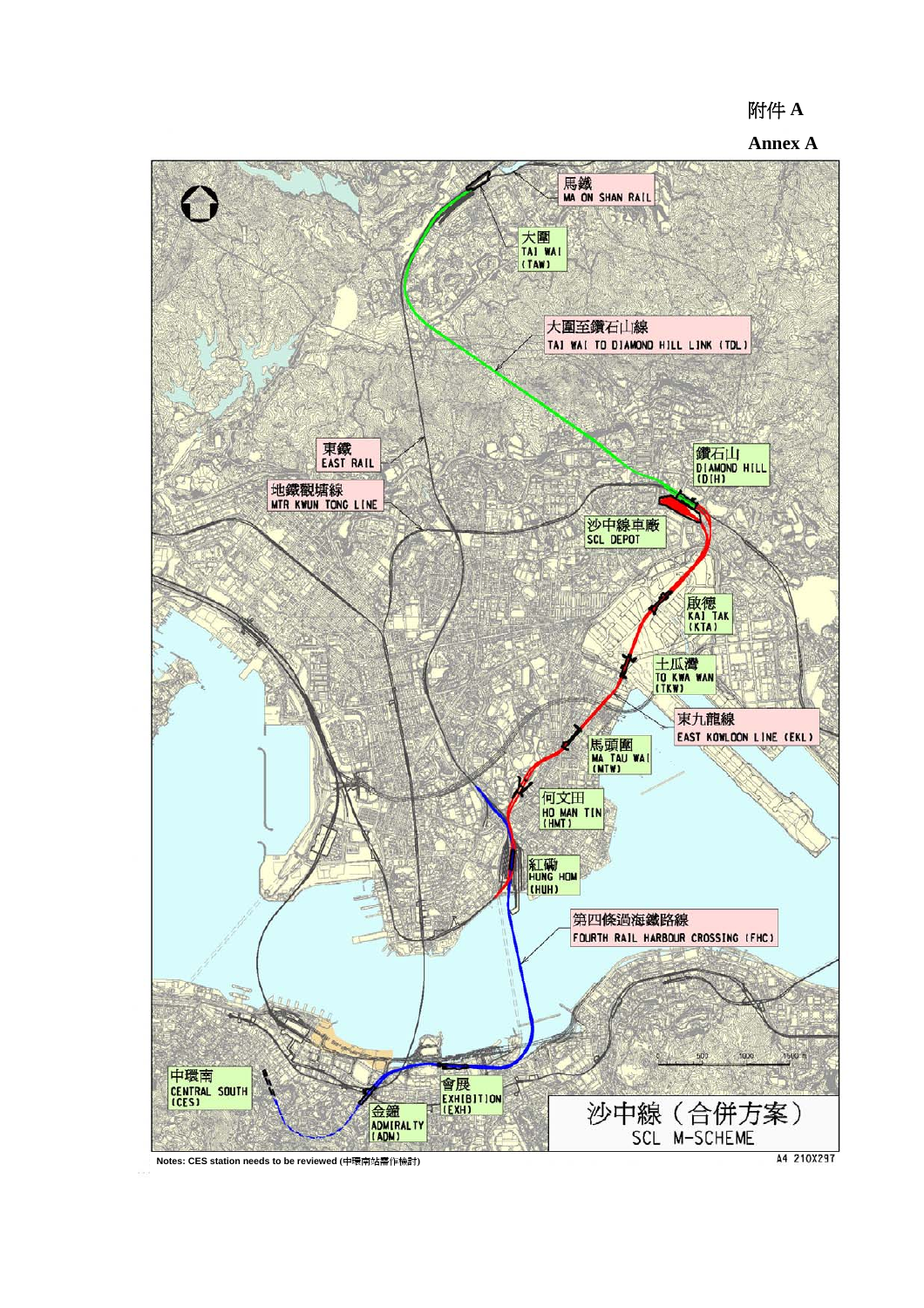## **Annex B**

## **Justifications of Adopting M-Scheme**

#### **Deferral of Central South Station**

 The Central South Station as proposed by the KCRC is to be located between Upper Albert Road and Lower Albert Road. It is not well positioned to serve any major residential or employment centres other than the existing Central Government Offices, which will be relocated to Tamar. Geotechnical investigation carried out by the KCRC indicates that the ground conditions of the area to the west of Wyndham Street are not suitable for construction of the railway tunnel or station as it would entail high risks to the existing buildings in the area which are found on shallow foundations. Hence, the provision of the Central South Station should be reviewed when there is a decision on the future use of the existing Central Government Offices site. As an interim measure, SCL passengers can interchange at Admiralty Station conveniently with the MTR Island Line to access Central and later to the West Island Line now under planning. With the rail merger already in force, they are not required to pay any second boarding charge.

#### **Deletion of Causeway Bay North Station**

2. The construction of the Causeway Bay North Station under Victoria Park Road will require substantial traffic diversion, hence creating serious traffic congestion in Gloucester Road and the Island Eastern Corridor during the construction stage. Furthermore, the provision of the station will add only limited marginal patronage to the whole railway network, as the existing MTR Causeway Bay Station is already serving the area adequately. The Causeway Bay North Station proposal should not be taken forward.

#### **Provision of To Kwa Wan Station**

3. The Railway Development Strategy 2000 has proposed the To Kwa Wan Station at the boundary of To Kwa Wan and Kai Tak areas in light of more intensive development proposed in the previous Kai Tak Development. The Ma Tau Wai Station together with the To Kwa Wan Station will serve Ma Tau Wai and To Kwa Wan. The KCRC proposed a single Ma Tau Kok Station to replace the To Kwa Wan Station and the Ma Tau Wai Station in view of the substantial reduction in the planned population from 260 000 to 87 000 in Kai Tak and for some technical problems. However, there are requests from the public for SCL stations to be near the old districts, including Kowloon City and To Kwa Wan.

4. We agree to reinstate the To Kwa Wan Station given its benefits to Kowloon City. In principle, we would also like the Station to serve the Multi-purpose Stadium Complex under the Kai Tak Development, although there are concerns over the crowd management issues associated with operation of the proposed Multi-purpose Stadium Complex.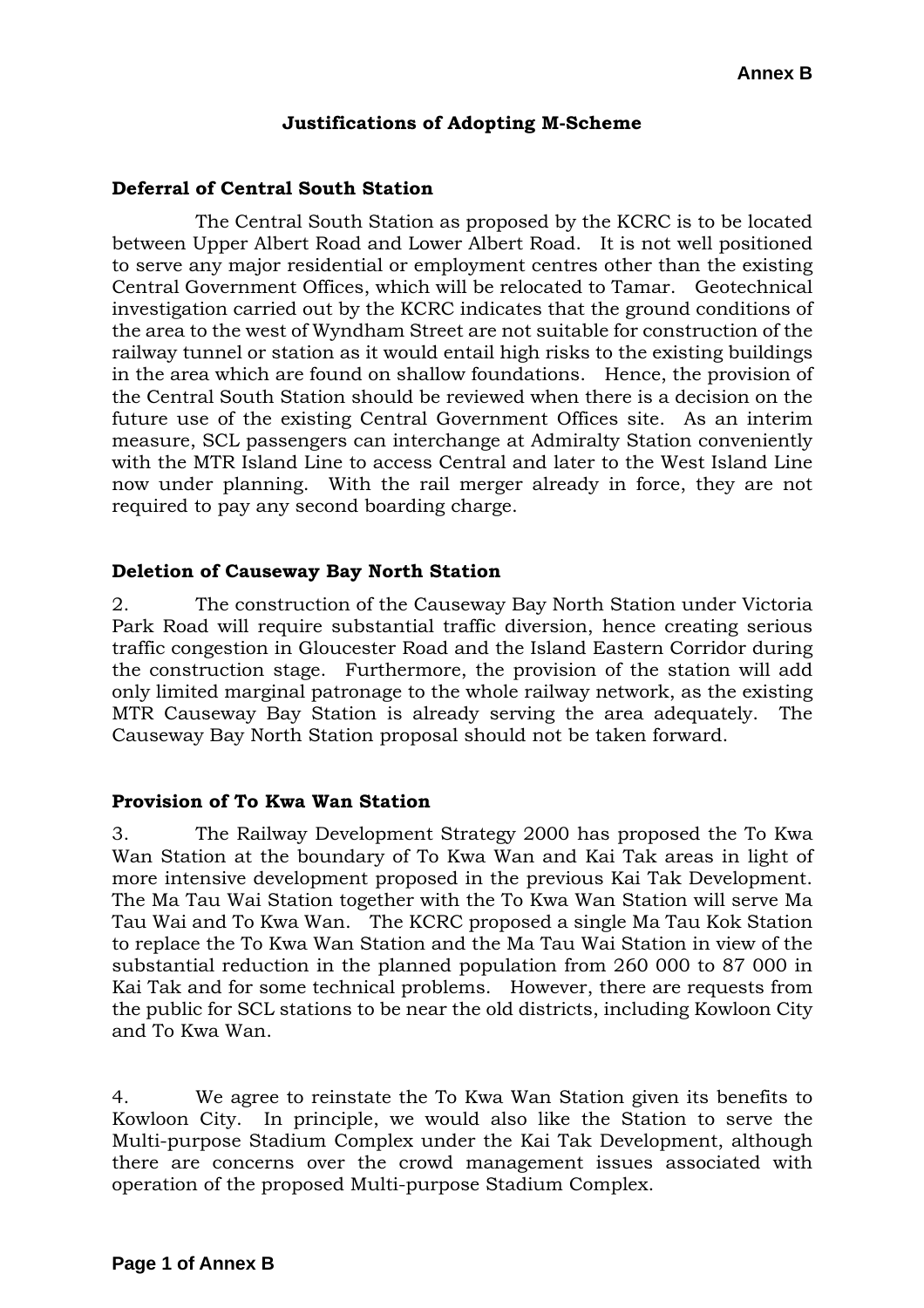5. The layout and the positioning of the Multi-purpose Stadium Complex have already been subject to various constraints (such as the existing Kai Tak Tunnel, the proposed SCL tunnel and facilities, the proposed Central Kowloon Route and Road D2), leaving not much usable space for an additional railway station and buffer area. As such, the MTRCL should be asked to carefully consider the location of the To Kwa Wan Station and maintain close liaison with concerned bureaux/departments.

## **Relocation of Exhibition Station**

6. The relocation of the Exhibition Station from Harbour Road to the existing Public Transport Interchange site in Wanchai North would better serve both the Hong Kong Convention and Exhibition Centre, and the developments/facilities in Wanchai North. The new location also allows the station to be constructed as an integrated one for the SCL and the North Hong Kong Island Line providing a very convenient interchange between the two in future. We agree with the proposed relocation of the Exhibition Station. However, the site is now being used as an existing Indoor Game Hall and Training Pool, and the Wan Chai North Public Transport Interchange. For the construction of the Exhibition Station, both facilities have to be reprovisioned elsewhere. The current proposal is to reprovision them insitu, but this construction plan will be dependent on the availability of land that may be reclaimed under Wan Chai Development Phase II for temporary reprovisioning of the Wan Chai North Public Transport Interchange. If the reclaimed land does not materialise in the end, appropriate arrangements will be made for accommodating the current public transport services and loading/unloading activities.

## **Deletion of Tsz Wan Shan Station and Automated People Mover System**

7. The background to the Tsz Wan Shan Automated People Mover system is that, in the course of developing the KCRC SCL Scheme, the KCRC had, in its 2002 proposal, proposed to re-route the railway alignment to pass through Tsz Wan Shan district and build a station there. Owing to alignment design, the station would have to be located at some 80m below ground. Thereafter, the KCRC conducted detailed site investigations in the area and found that the geological stratum is highly variable with soft and hard layers and fault zones have been in existence. The construction of the station would entail high risks. The embedment of the station deep inside the slope mass would also make the formulation of a strategy for emergency evacuation for railway operation extremely difficult. The KCRC then suggested providing an elevated Automated People Mover system as an alternative to serve Tsz Wan Shan.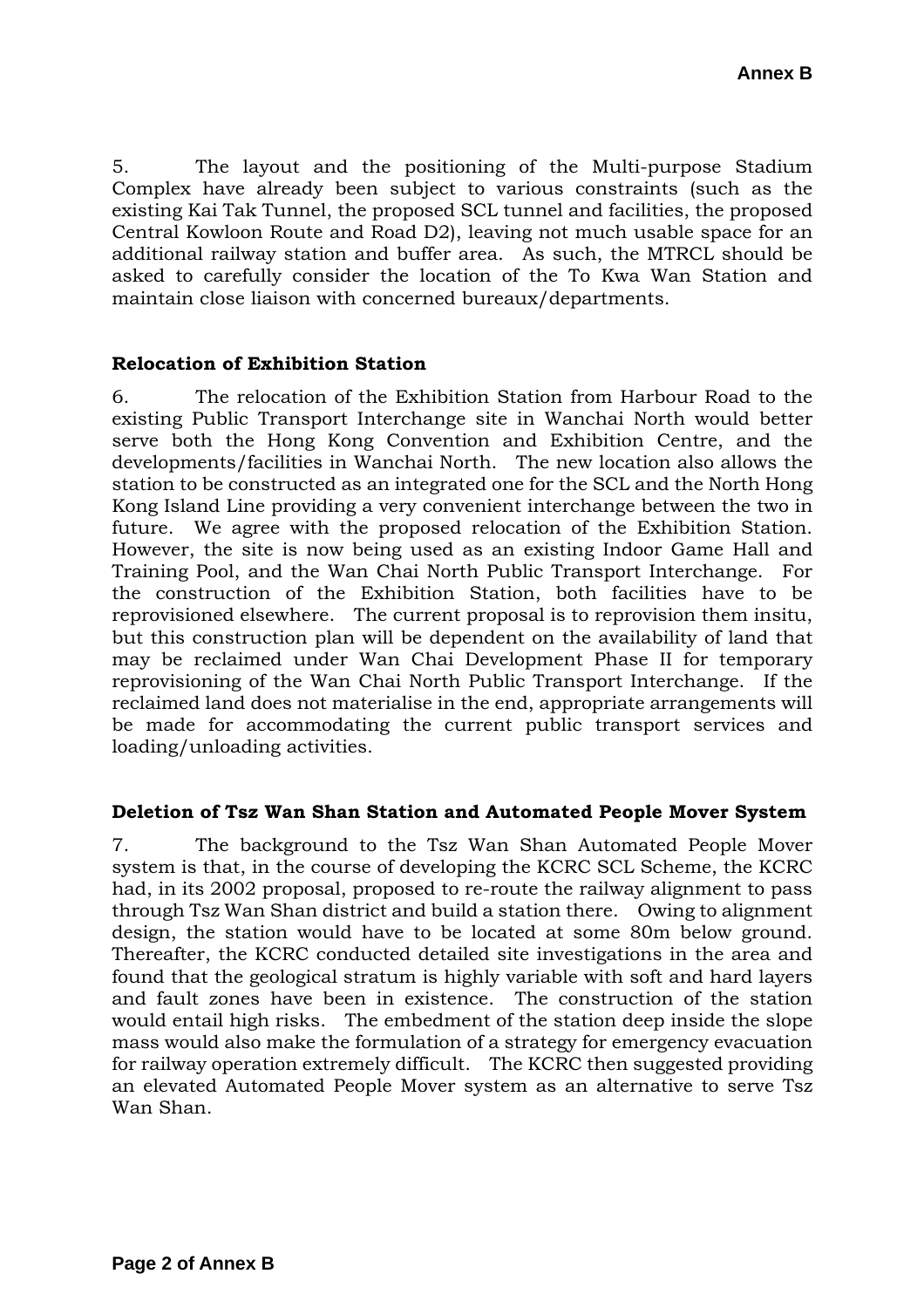8. However, there are also issues with the Automated People Mover system. Due to the steep topography of the area and the limitation of the system to climb at a gradient of not more than 7%, only one station could be provided at southern Tsz Wan Shan. Residents distant from the system would still need to take feeder services or walk some distance to the Automated People Mover system. As a result, the majority of the residents in Tsz Wan Shan would have difficulty in using the Automated People Mover directly. Moreover, the system may create visual intrusion and other environmental impacts, especially the noise generated by trains in the evening during its construction and operation.

9. There is already a network of green mini-buses and franchised buses providing convenient feeder services between Tsz Wan Shan and the MTR Wong Tai Sin and Diamond Hill Stations. Road-based public transport operators have expressed concerns that the Automated People Mover system will affect the viability of the feeder service market. Because of the substantial construction costs and the associated environmental impact, we do not recommend the Automated People Mover system.

## **Deletion of Whampoa Automated People Mover system**

10. As regards how the transport needs of the Whampoa area should be met with the deletion of the Whampoa Automated People Mover system, the issue is discussed in detail in the main text of this submission.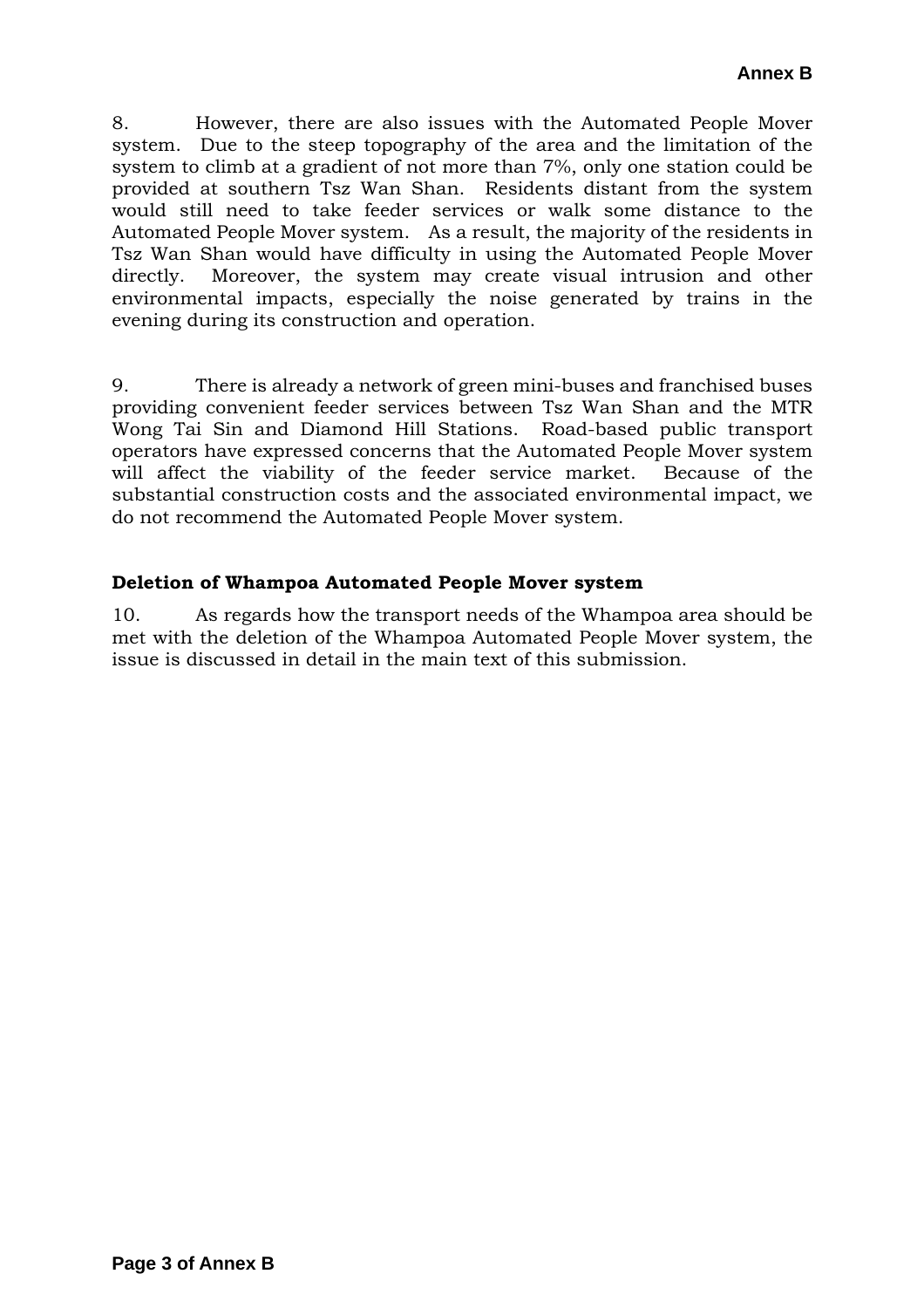## **Criteria for Selecting Funding Approach for Implementing the SCL**

 In choosing between the ownership or concession approach as the funding model for the SCL, the following should be considered -

- (a) whether Government should take a longer term view on investment in railway infrastructure and would like to retain the ownership of the railway, thereby retaining the residual value of the railway;
- (b) whether Government would be prepared to input more resources, including staff and cash outlay, to implement the railway under the concession approach;
- (c) whether Government would be prepared to bear the construction risks and operating risks under the concession approach, e.g. lower revenue as a result of patronage being lower than anticipated;
- (d) the financial implications for Government;
- (e) whether the selected approach would allow the MTRCL to effectively co-ordinate the planning and implementation of the railway and the above station/depot property development; and
- (f) whether the ownership of the new railway by the Government will facilitate the smooth implementation of the railway networks.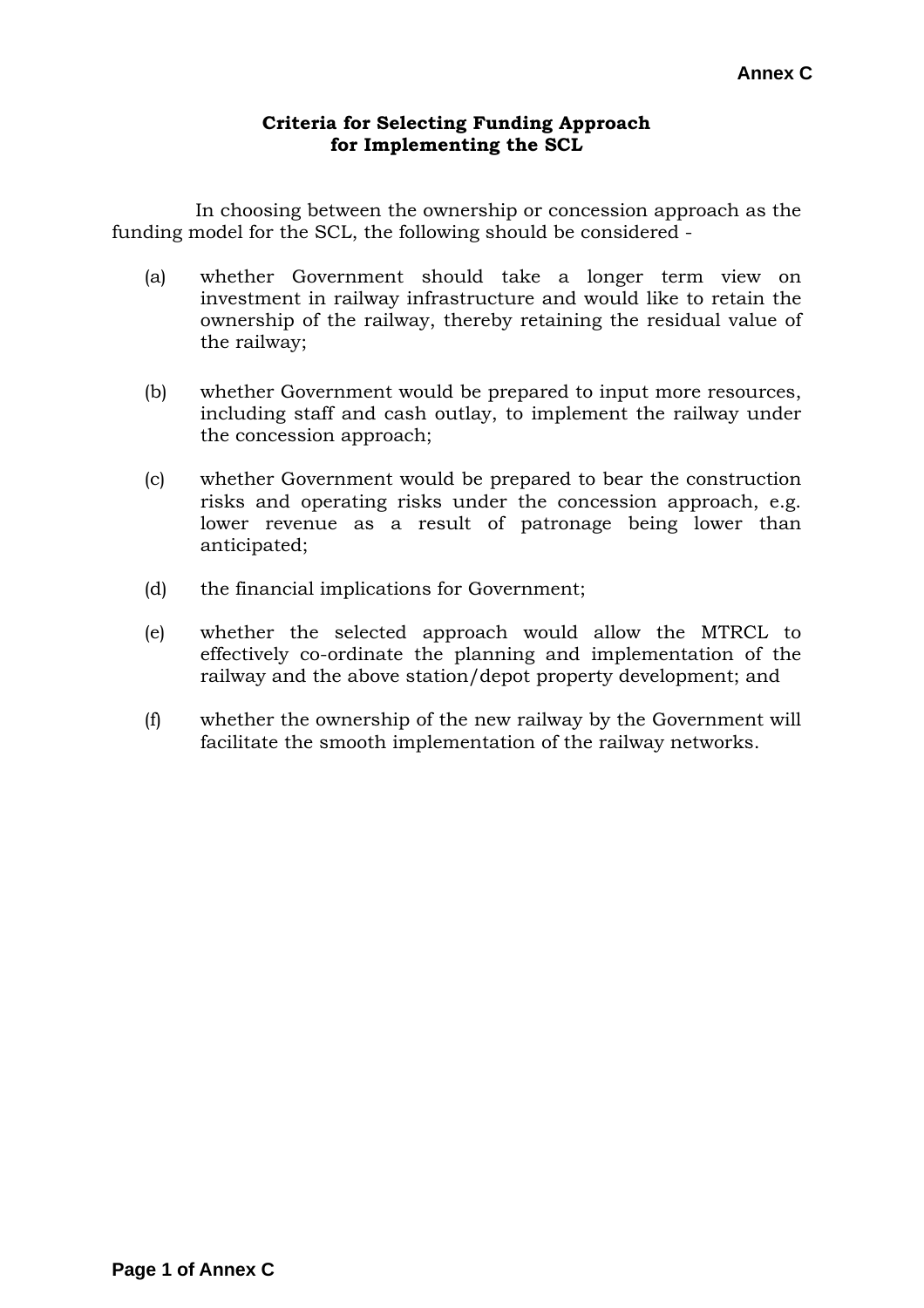## 附件 **D**

**Annex D**



./dms00559/HRWSCL003-SK0067.dgn 21-03-2006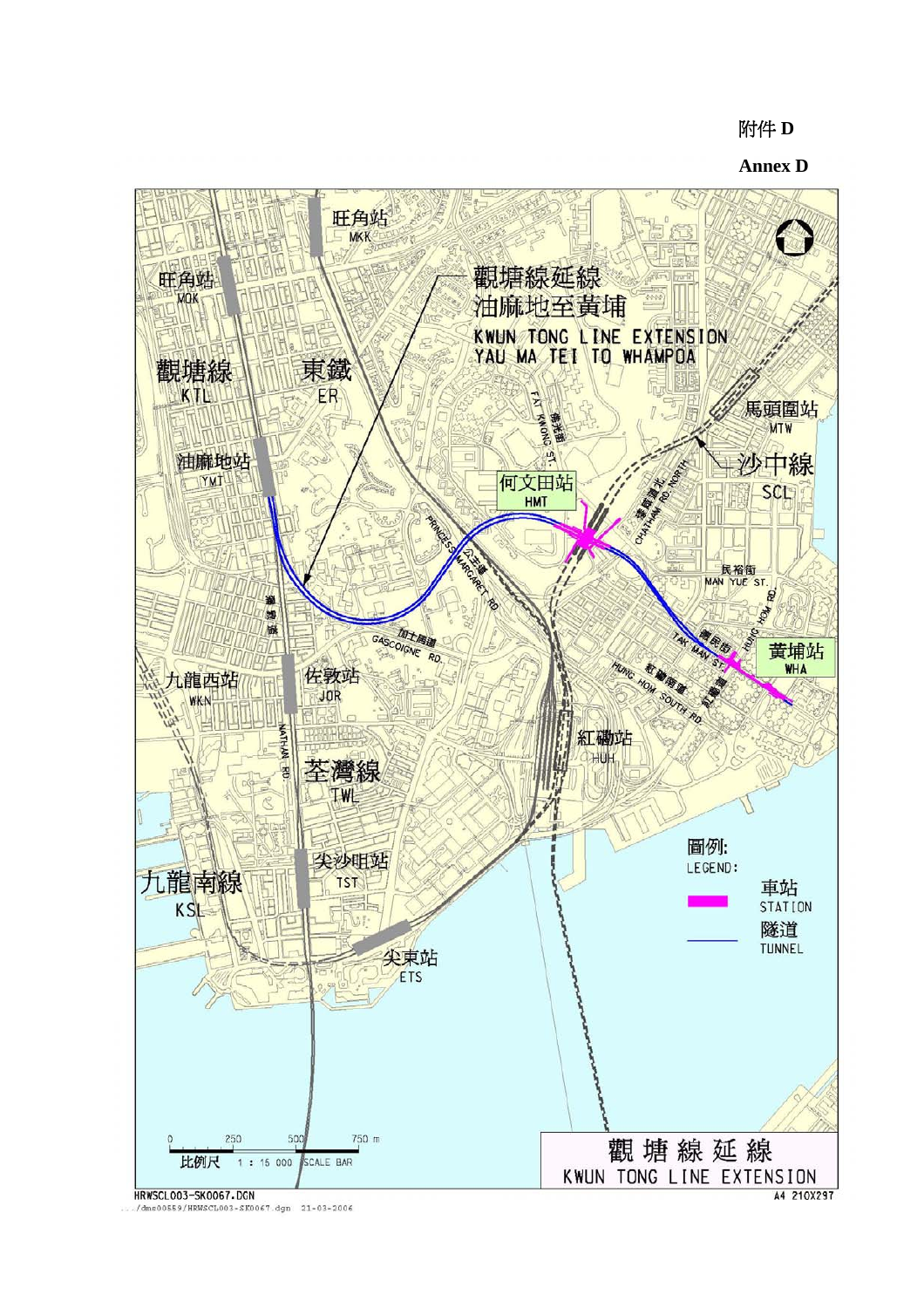#### **Implications of SCL and Kwun Tong Line Extension**

#### **Economic Implications**

Implementing the SCL will expand the overall capacity and catchment of railway network to meet the growing passenger transport needs in line with population growth and economic development. It will improve accessibility of residents along the route of the SCL. The strongly defined east-west and north-south integrated railway network will lead to more effective use of the railway network.

2. The cross harbour section of the SCL will also boost the economic ties with the Mainland because upon its completion, passengers can travel direct between Lo Wu/Lok Ma Chau and the business district on Hong Kong Island without having to change trains. For the closer integration between Hong Kong and the Mainland following the implementation of the Mainland and Hong Kong Closer Economic Partnership Arrangement, the demand for cross-boundary traffic is expected to increase in coming years. The improved East Rail Line service and the direct link between Lo Wu/Lok Ma Chau and Hong Kong Island will definitely benefit the long-term development of Hong Kong.

3. The SCL will create some 11 000 job opportunities at the construction stage. Over time, the project upon full development to maturity are likely to spin off even more employment opportunities generally, reflecting the broader benefits of enhanced efficiency, and higher growth and development potential through better connectivity both domestically and across the boundary with the Mainland. The Economic Internal Rate of Return is estimated at around 10% in real terms. As regards the Kwun Tong Line Extension, the project will create 1 000 job opportunities at the construction stage. The Economic Internal Rate of Return is estimated at around 8% in real terms.

4. The SCL and Kwun Tong Line Extension will reinforce the railway network as backbone of the Hong Kong's public transport system. While relieving reliance on road-based public transport, the SCL will complement the development at Kai Tak, and at the same time stimulate redevelopment at To Kwa Wan and Kowloon City through enhanced accessibility to these areas. The Kwun Tong Line Extension will serve effectively a wide catchment population in urban Kowloon, in particular Whampoa and Homantin area. The improvement in interchange arrangements within the railway network will enhance railway patronage. Hong Kong's economy will benefit in terms of enhanced population mobility, savings in time cost and environmental improvement.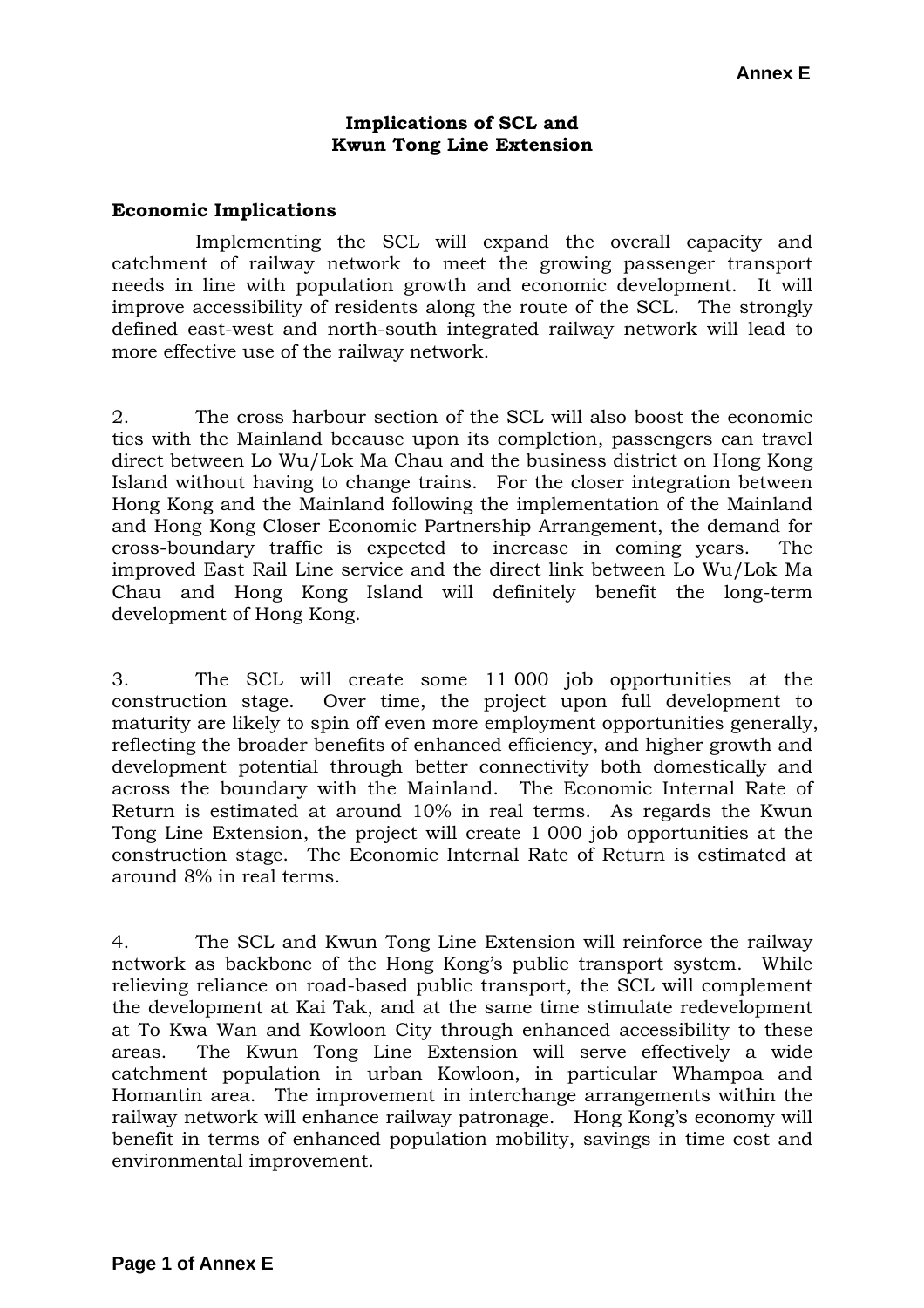5. The implementation of the SCL and the Kwun Tong Line Extension will impact on other public transport operators including franchised buses, taxis and minibuses. A detailed study will be carried out to ascertain the level of the impact in the course of further planning of the two projects. Notwithstanding the results of the assessments, it should be possible to mitigate the impact on road-based public transport modes through reorganisation of the public transport network within the railway catchment areas.

## **Environmental Implications**

6. A Strategic Environmental Assessment for the Second Railway Development Study completed in 2000 concluded that overall speaking, railway is a more environmentally friendly form of mass transportation than road based alternatives and the promotion of railway would assist in achieving a sustainable transportation system.

7. The SCL and the Kwun Tong Line Extension will be designated projects under Schedule 2 of the Environmental Impact Assessment Ordinance and an environmental permit is required for the construction and operation of the projects. The Environmental Impact Assessment study to be conducted under the Environmental Impact Assessment Ordinance will address various environmental issues including, inter alia, the operational and construction noise, land contamination, waste management, landscape impacts, hazard issues, and impacts on cultural heritage. The MTRCL will carry out a detailed Environmental Impact Assessment study on the SCL and the Kwun Tong Line Extension projects to identify potential environmental impacts and devise mitigation measures in accordance with the Environmental Impact Assessment Ordinance. Consideration will be given to refining the alignments and designs, best practicable construction methods and suitable mitigation measures to avoid the adverse impact to the maximum practicable extent. The cumulative impacts of SCL and other major infrastructure projects would be carefully considered and addressed, especially during the construction stage. Under the Environmental Impact Assessment Ordinance, the public and the Advisory Council on the Environment will be consulted on the findings of the Environmental Impact Assessment study.

## **Sustainability Implications**

8. The proposed SCL and the Kwun Tong Line Extension should enable more commuters to switch from road transport to railway, and help improve mobility and air quality in the long term. The implementation of the railway links would contribute positively to the sustainable development of Hong Kong by providing a reliable and efficient public transport system. The identified potential problems, including the noise from construction and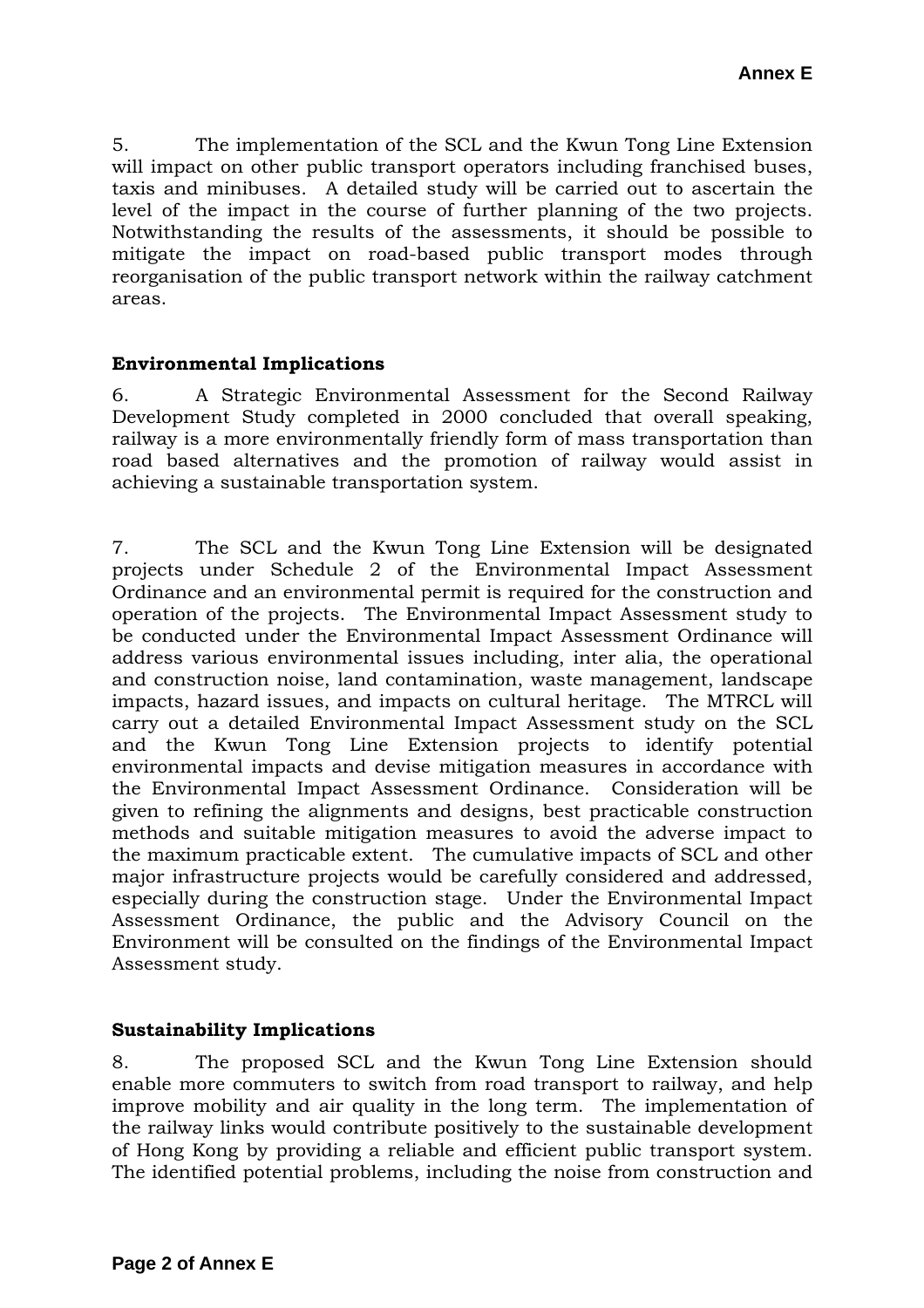operation, air and water pollution from works sites, and loss of open space will be addressed carefully at the detailed planning stage in consultation with the relevant departments. In line with the relevant strategic objectives set out in the First Sustainable Development Strategy for Hong Kong, the waste generated from tunnel excavation will be re-used as far as practicable before final disposal.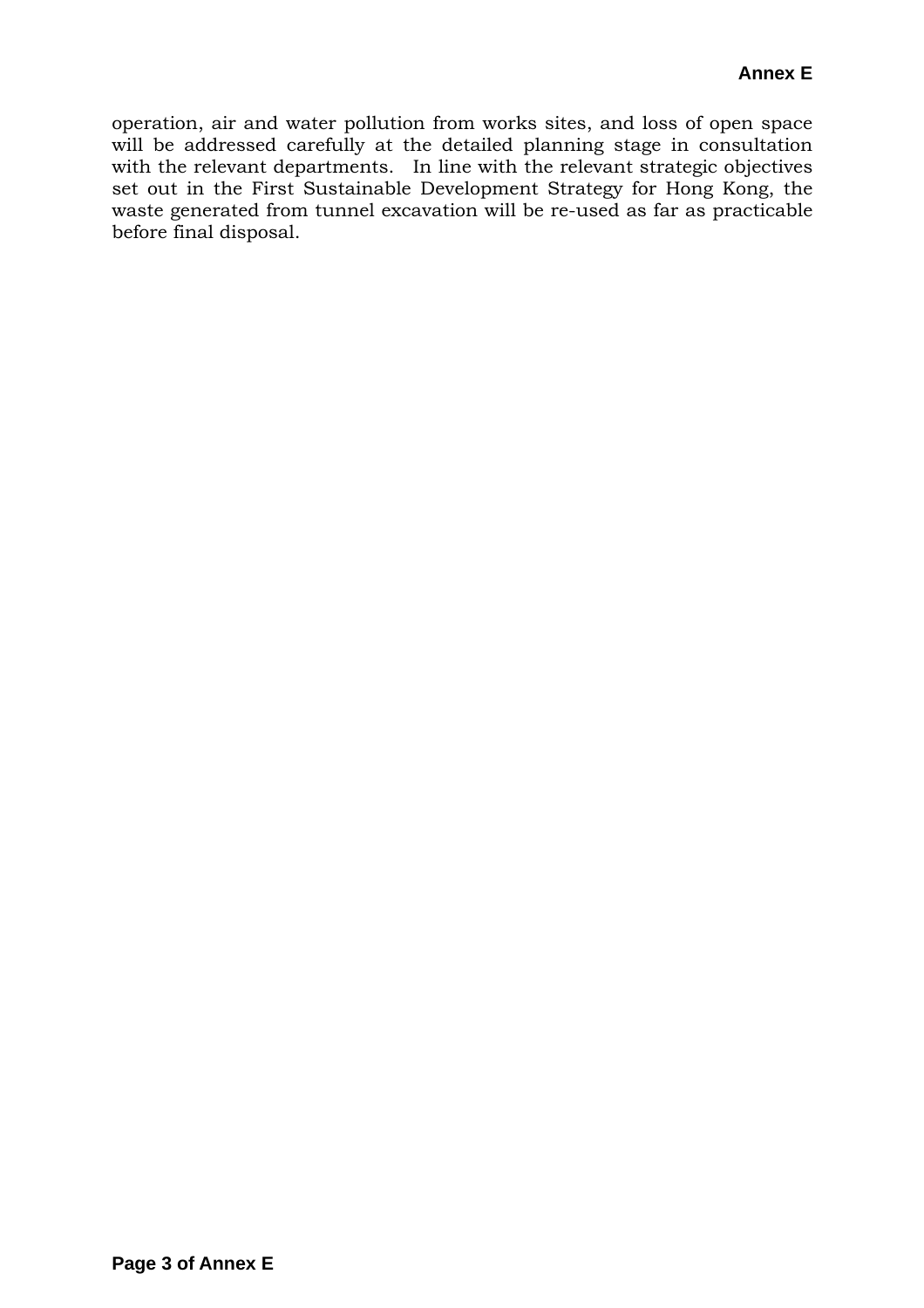#### **Background of SCL and Kwun Tong Line Extension**

 The SCL is one of the railway projects recommended for implementation in Railway Development Strategy 2000. It comprises three railway links, namely the Tai Wai to Diamond Hill Link, the East Kowloon Line and the Fourth Rail Harbour Crossing. The suggested completion window of the SCL in Railway Development Strategy 2000 is between 2008 and 2011.

2. On 9 January 2001, the Chief Executive in Council decided that the KCRC and MTRCL should be invited to submit proposals for the SCL project according to the terms and conditions as set out in the SCL bid package. Upon our invitation in January 2001, the two railway corporations separately submitted their proposals to Government in July 2001. We assessed the proposals and came to a view that their proposals were technically comparable, but the KCRC's proposal was financially better than the MTRCL's proposal. Subsequently on 25 June 2002, the Chief Executive in Council ordered that the KCRC should be awarded with the SCL project based on its Conforming Proposal.

3. After the award, we invited the KCRC to study whether and how the SCL could be extended to serve Hin Keng, Tsz Wan Shan and Whampoa areas, with the view to further enhancing the effectiveness of the SCL. In September 2002, the KCRC proposed to provide a station at Tsz Wan Shan, an Automated People Mover system at Whampoa and to make a reserve for a future station at Hin Keng.

4. In December 2002, the MTRCL offered to extend its Kwun Tong Line to Homantin and Whampoa with a view to replacing the KCRC's proposed Whampoa Automated People Mover.

5. Apart from the proposals mentioned in paragraph 3 above, the KCRC further developed the SCL scheme taking into account the latest planning parameters and the interfacing issues with other developments in the vicinity of the SCL. In September 2003, the KCRC submitted a preferred SCL scheme to Government. The preferred SCL scheme would make use of the East Rail Line crossing the harbour to form the Fourth Rail Harbour Crossing. Moreover, it would comprise an Automated People Mover system at Tsz Wan Shan for replacing the previously proposed Tsz Wan Shan Station, Causeway Bay North Station, and Ma Tau Kok Station for replacing the To Kwa Wan Station and Ma Tau Wai Station in the Conforming Proposal.